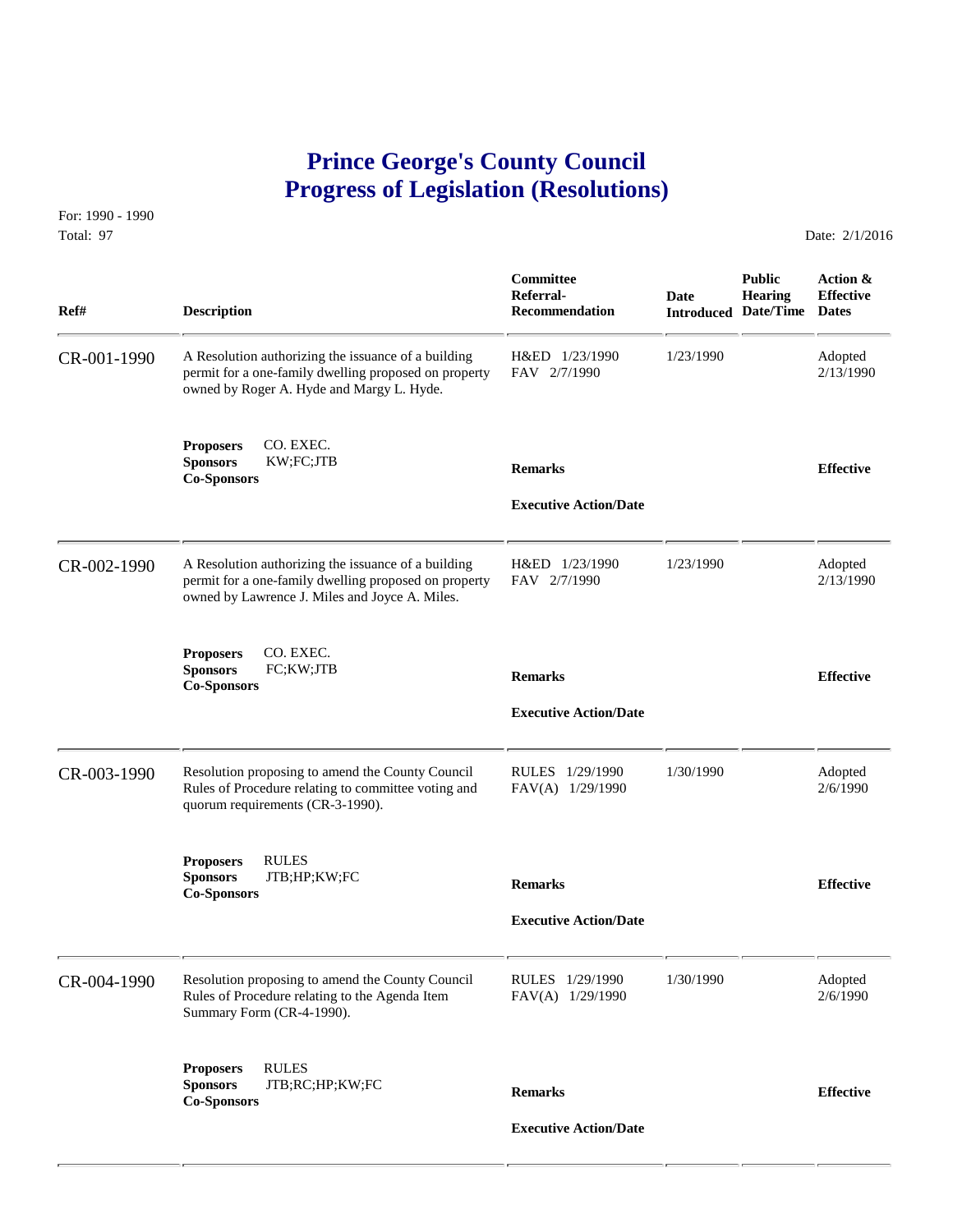**For: 1990-1990 Prince George's County Council** Page 2 of 20<br> **Prince George's County Council** Page 2 of 20<br> **Progress of Legislation (Resolutions)** Date: 2/1/2016 **Progress of Legislation (Resolutions) Progress of Legislation (Resolutions)** 

| Ref#<br>CR-005-1990 | <b>Description</b><br>Resolution proposing to amend the County Council<br>Rules of Procedure relating to District Council agenda<br>and zoning affidavits.                   | Committee<br>Referral-<br><b>Recommendation</b><br>RULES 1/29/1990<br>FAV 1/29/1990 | Date<br><b>Introduced</b><br>2/6/1990 | <b>Public</b><br><b>Hearing</b><br>Date/Time | Action &<br><b>Effective</b><br><b>Dates</b> |
|---------------------|------------------------------------------------------------------------------------------------------------------------------------------------------------------------------|-------------------------------------------------------------------------------------|---------------------------------------|----------------------------------------------|----------------------------------------------|
|                     | <b>RULES</b><br><b>Proposers</b><br>JTB;FC;RC;HP<br><b>Sponsors</b><br><b>Co-Sponsors</b>                                                                                    | <b>Remarks</b><br><b>Executive Action/Date</b>                                      |                                       |                                              | <b>Effective</b>                             |
| CR-006-1990         | To approve the Art in Public Places Plan and<br>Implementation Guidelines.                                                                                                   | F&P 2/13/1990<br>NR(A) 3/19/1990                                                    | 2/13/1990                             |                                              | Adopted<br>4/24/1990                         |
|                     | <b>Proposers</b><br>CO. EXEC.<br><b>Sponsors</b><br>JTB;FC;RC;HP<br><b>Co-Sponsors</b>                                                                                       | <b>Remarks</b><br><b>Executive Action/Date</b>                                      |                                       |                                              | <b>Effective</b>                             |
| CR-007-1990         | To encourage Co. Ex. to dedicate at least ten percent of F&P 2/13/1990<br>publication space in Prince George's Today & Employee HELD 3/5/1990<br>Connection to drug hazards. |                                                                                     | 2/13/1990                             |                                              |                                              |
|                     | <b>Proposers</b><br>AC<br><b>Sponsors</b><br>AC<br><b>Co-Sponsors</b>                                                                                                        | <b>Remarks</b><br><b>Executive Action/Date</b>                                      |                                       |                                              | <b>Effective</b>                             |
| CR-008-1990         | To request Congress to provide for long-term custodial<br>nursing home care for the elderly thru tax exemptions,<br>health insurance, etc.                                   | F&P 2/13/1990<br>FAV 3/5/1990                                                       | 2/13/1990                             |                                              | Adopted<br>3/20/1990                         |
|                     | RC<br><b>Proposers</b><br><b>RC</b><br><b>Sponsors</b><br><b>Co-Sponsors</b>                                                                                                 | <b>Remarks</b><br><b>Executive Action/Date</b>                                      |                                       |                                              | <b>Effective</b>                             |
| CR-009-1990         | To approve finance plan of WSSC for advance refunding C.O.W. 2/13/1990<br>of callable maturities.                                                                            | FAV 2/13/1990                                                                       | 2/13/1990                             |                                              | Adopted<br>2/13/1990                         |
|                     | <b>WSSC</b><br><b>Proposers</b><br><b>Sponsors</b><br>FC;KW;JTB;HP;RC;FEW<br><b>Co-Sponsors</b>                                                                              | <b>Remarks</b><br><b>Executive Action/Date</b>                                      |                                       |                                              | <b>Effective</b>                             |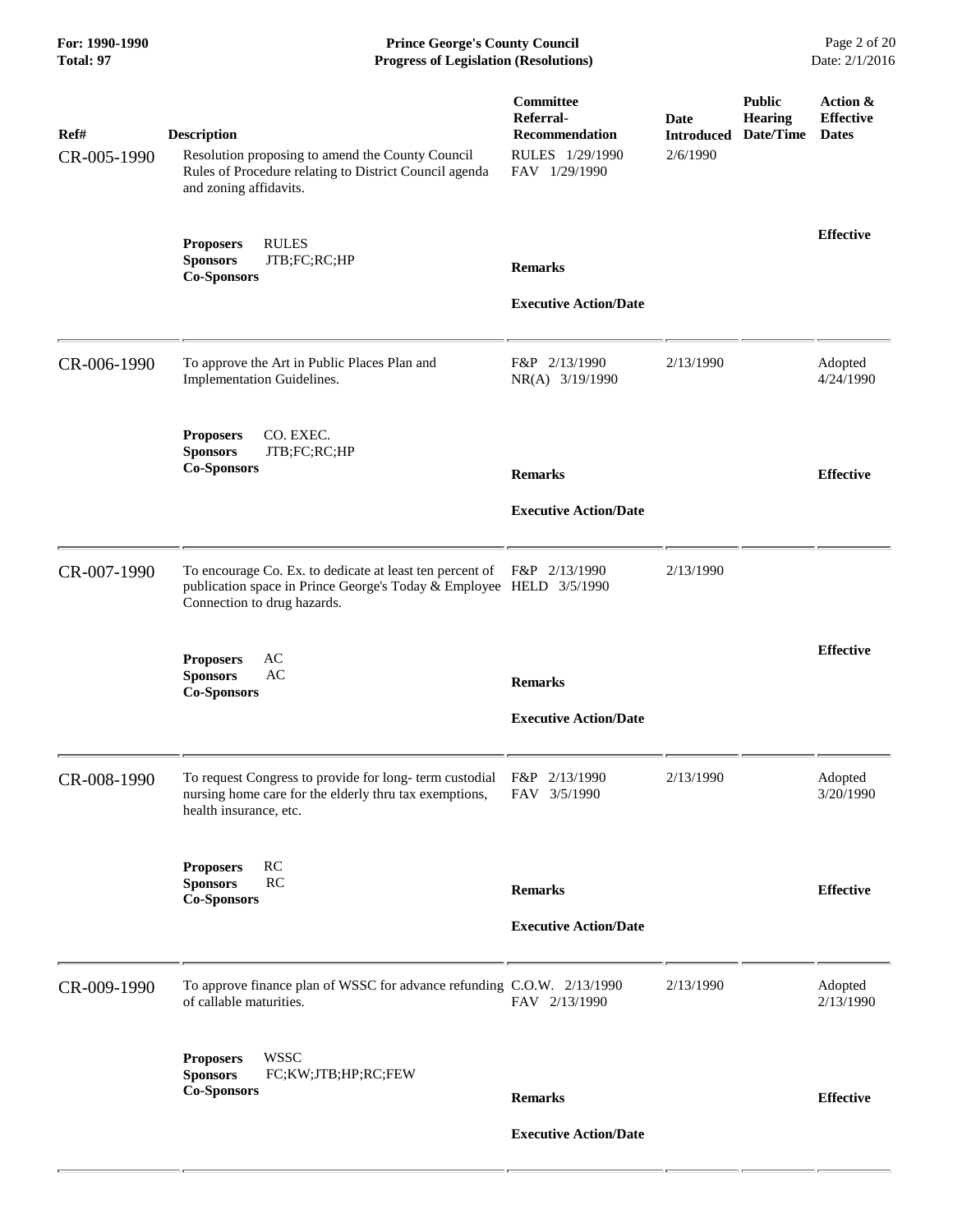**For: 1990-1990 Prince George's County Council** Page 3 of 20<br> **Prince George's County Council** Page 3 of 20<br> **Progress of Legislation (Resolutions)** Date: 2/1/2016 **Progress of Legislation (Resolutions) Progress of Legislation (Resolutions)** 

| Ref#        | <b>Description</b>                                                                                                                                                                                         | Committee<br>Referral-<br>Recommendation                                | <b>Date</b><br><b>Introduced</b> | <b>Public</b><br><b>Hearing</b><br>Date/Time | Action &<br><b>Effective</b><br><b>Dates</b> |
|-------------|------------------------------------------------------------------------------------------------------------------------------------------------------------------------------------------------------------|-------------------------------------------------------------------------|----------------------------------|----------------------------------------------|----------------------------------------------|
| CR-010-1990 | A Resolution to approve Ordinances 0-01-90 and<br>0-02-90 of the City of Bowie.                                                                                                                            | F&P 2/13/1990<br>FAV 2/20/1990                                          | 2/13/1990                        | 2/27/1990<br>6:30 P.M.                       | Adopted<br>3/6/1990                          |
|             | <b>BOWIE</b><br><b>Proposers</b><br><b>Sponsors</b><br>FC;RC;FEW;JTB<br><b>Co-Sponsors</b>                                                                                                                 | <b>Remarks</b>                                                          |                                  |                                              | <b>Effective</b>                             |
|             |                                                                                                                                                                                                            | <b>Executive Action/Date</b>                                            |                                  |                                              |                                              |
| CR-011-1990 | To amend Salary Plan to reflect terms of labor agreement F&P 2/13/1990<br>between Prince George's County and Fraternal Order of C.O.W. 2/20/1990<br>Police, Lodge 89 - July 1, 1989 through June 30, 1992. | FAV 2/20/1990                                                           | 2/13/1990                        |                                              | Adopted<br>3/20/1990                         |
|             | CO. EXEC.<br><b>Proposers</b><br><b>Sponsors</b><br>JTB;RC;KW;FC;HP;FEW<br><b>Co-Sponsors</b>                                                                                                              | <b>Remarks</b><br>(SEE ALSO CB-19-1990)<br><b>Executive Action/Date</b> |                                  |                                              | <b>Effective</b>                             |
| CR-012-1990 | To amend Salary Plan to provide a non-base salary<br>payment to new police officers; and veteran officers<br>eligible for, but who defer, normal retirement.                                               | F&P 2/13/1990<br>$C.0.W.$ $2/20/1990$<br>FAV 2/20/1990                  | 2/13/1990                        |                                              | Adopted<br>3/20/1990                         |
|             | CO. EXEC.<br><b>Proposers</b><br><b>Sponsors</b><br>JTB;RC;KW;FC;HP;FEW<br><b>Co-Sponsors</b>                                                                                                              | <b>Remarks</b>                                                          |                                  |                                              | <b>Effective</b>                             |
|             |                                                                                                                                                                                                            | <b>Executive Action/Date</b>                                            |                                  |                                              |                                              |
| CR-013-1990 | Resolution to adopt 16th Year Community Block Grant H&ED 2/20/1990<br>Application.                                                                                                                         | FAV(A) 3/21/1990<br>FAV(A) 4/4/1990                                     | 2/20/1990                        | 3/13/1990<br>7:00 P.M.                       | Adopted<br>4/10/1990                         |
|             | CO. EXEC.<br><b>Proposers</b><br>FC;KW;RC;HP;JTB;FEW<br><b>Sponsors</b><br><b>Co-Sponsors</b>                                                                                                              |                                                                         |                                  |                                              | <b>Effective</b>                             |
|             |                                                                                                                                                                                                            | <b>Remarks</b><br><b>Executive Action/Date</b>                          |                                  |                                              |                                              |
|             |                                                                                                                                                                                                            |                                                                         |                                  |                                              |                                              |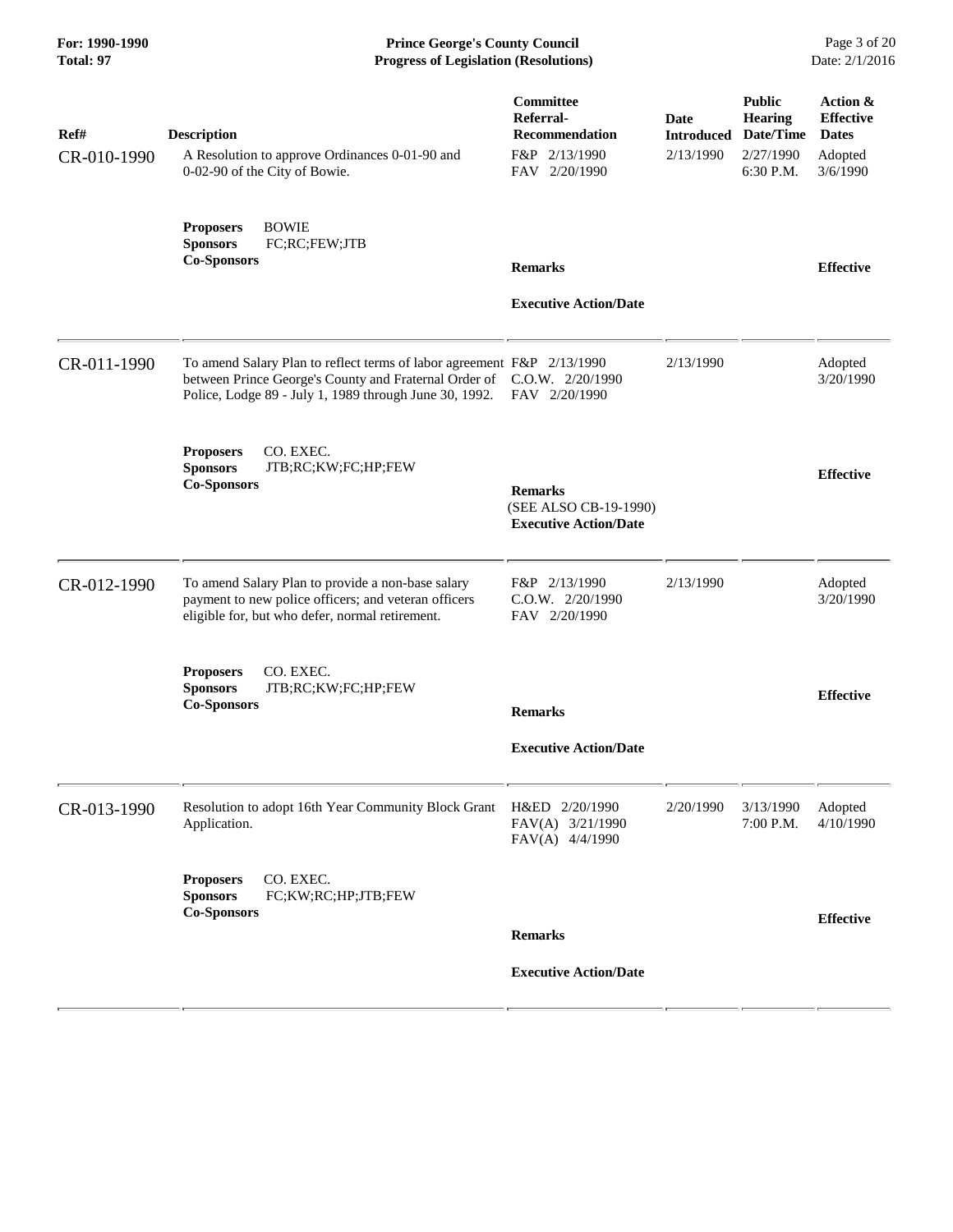**For: 1990-1990 Prince George's County Council** Page 4 of 20<br> **Prince George's County Council** Page 4 of 20<br> **Progress of Legislation (Resolutions)** Date: 2/1/2016 **Progress of Legislation (Resolutions) Progress of Legislation (Resolutions)** 

| Ref#<br>CR-014-1990 | <b>Description</b><br>A Resolution to change water $\&$ sewer service category<br>designations of properties within the 1988<br>Comprehensive 10 Yr. Water and Sewer Plan. | Committee<br>Referral-<br>Recommendation<br>H&ED 2/20/1990<br>FAV(A) 4/12/1990 | Date<br><b>Introduced</b><br>2/20/1990 | <b>Public</b><br><b>Hearing</b><br>Date/Time<br>4/10/1990<br>1:30 P.M. | Action &<br><b>Effective</b><br><b>Dates</b><br>Failed<br>4/24/1990<br>Adopted<br>5/1/1990 |
|---------------------|----------------------------------------------------------------------------------------------------------------------------------------------------------------------------|--------------------------------------------------------------------------------|----------------------------------------|------------------------------------------------------------------------|--------------------------------------------------------------------------------------------|
|                     | CO. EXEC.<br><b>Proposers</b><br><b>Sponsors</b><br>KW;HP;JTB;FC<br><b>Co-Sponsors</b>                                                                                     | <b>Remarks</b>                                                                 |                                        |                                                                        | <b>Effective</b>                                                                           |
|                     |                                                                                                                                                                            | <b>Executive Action/Date</b>                                                   |                                        |                                                                        | 5/16/1990                                                                                  |
| CR-015-1990         | To approve maps as official County records concerning<br>Drug-free School Zones.                                                                                           | F&P 2/20/1990<br>FAV(A) 3/19/1990                                              | 2/20/1990                              |                                                                        | Adopted<br>4/3/1990                                                                        |
|                     | CO. EXEC.<br><b>Proposers</b><br><b>Sponsors</b><br>KW;RC;FC;JTB;HP;FEW<br><b>Co-Sponsors</b>                                                                              | <b>Remarks</b>                                                                 |                                        |                                                                        | <b>Effective</b>                                                                           |
|                     |                                                                                                                                                                            | <b>Executive Action/Date</b>                                                   |                                        |                                                                        |                                                                                            |
| CR-016-1990         | To approve County Executive's determination that parcel F&P 2/20/1990<br>25 on page 66 at Grid E-3 adjacent to Hill Road is<br>appropriate for disposition.                | FAV 3/5/1990                                                                   | 2/20/1990                              |                                                                        | Adopted<br>3/20/1990                                                                       |
|                     | <b>Proposers</b><br>CO. EXEC.<br><b>Sponsors</b><br>KW;RC;FC;HP;JTB<br><b>Co-Sponsors</b>                                                                                  | <b>Remarks</b><br><b>Executive Action/Date</b>                                 |                                        |                                                                        | <b>Effective</b>                                                                           |
| CR-017-1990         | To approve financing of rehabilitation at the Nalley<br>Apartments project by the Maryland Community<br>Development Adminis- tration.                                      | H&ED 2/20/1990<br>FAV 2/21/1990                                                | 2/20/1990                              |                                                                        | Adopted<br>2/27/1990                                                                       |
|                     | CO. EXEC.<br><b>Proposers</b><br><b>Sponsors</b><br>KW;FC;RC;HP;FEW<br><b>Co-Sponsors</b>                                                                                  | <b>Remarks</b>                                                                 |                                        |                                                                        | <b>Effective</b>                                                                           |
|                     |                                                                                                                                                                            | <b>Executive Action/Date</b>                                                   |                                        |                                                                        |                                                                                            |
| CR-018-1990         | To approve Housing Authority's issuance and sale of<br>refunding bonds or notes for the Maryland Gardens<br>Apartments (Amberwood Apts.).                                  | H&ED 2/27/1990<br>FAV 3/7/1990                                                 | 2/27/1990                              |                                                                        | Adopted<br>3/13/1990                                                                       |
|                     | CO. EXEC.<br><b>Proposers</b><br><b>Sponsors</b><br>JTB;FC;HP;KW;FEW<br><b>Co-Sponsors</b>                                                                                 | <b>Remarks</b>                                                                 |                                        |                                                                        | <b>Effective</b>                                                                           |
|                     |                                                                                                                                                                            | <b>Executive Action/Date</b>                                                   |                                        |                                                                        |                                                                                            |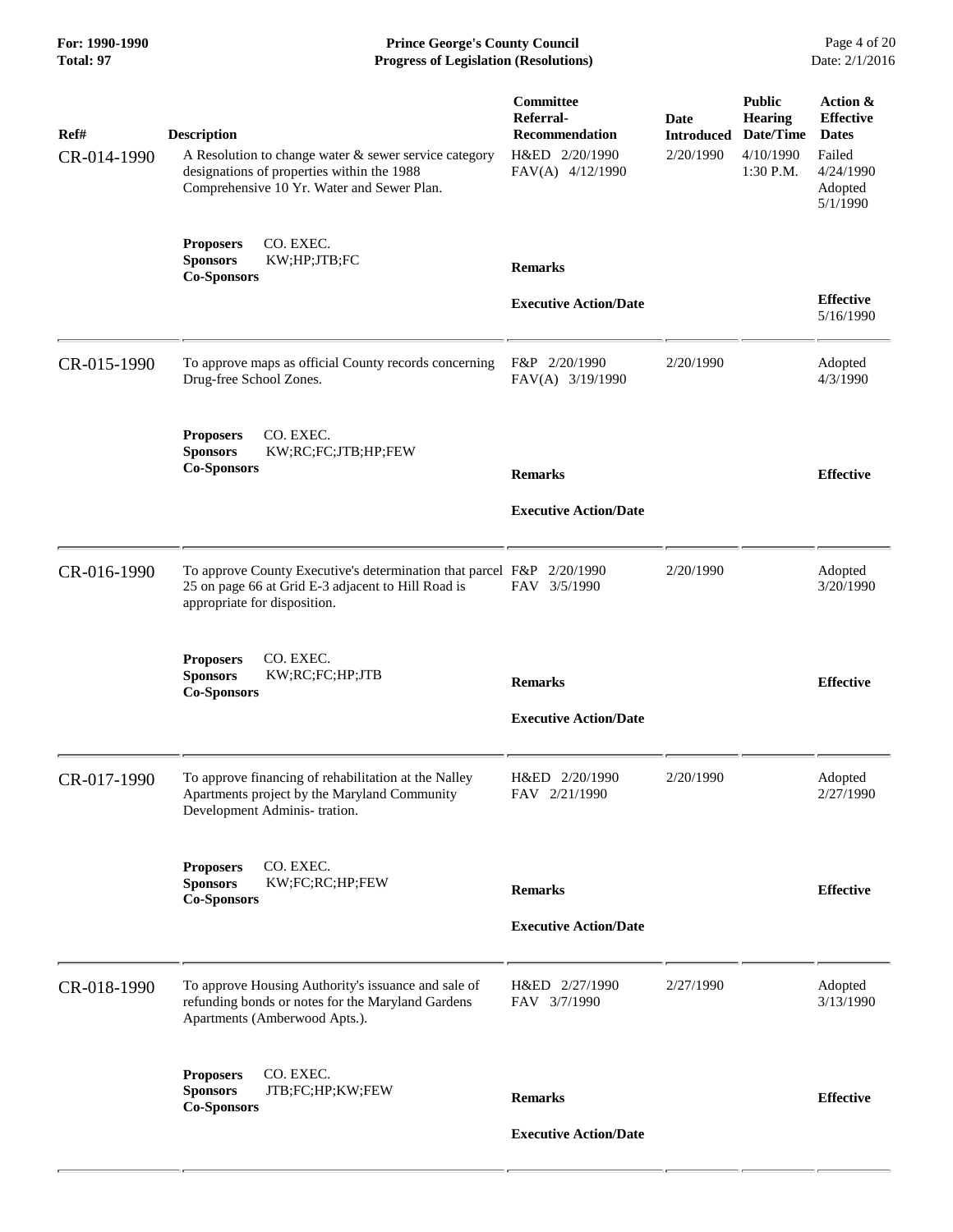**For: 1990-1990 Prince George's County Council** Page 5 of 20<br>**Progress of Legislation (Resolutions)** Date: 2/1/2016 **Progress of Legislation (Resolutions) Progress of Legislation (Resolutions)** 

| Ref#<br>CR-019-1990 | <b>Description</b><br>To approve Master Plan and initiate Sectional Map<br>Amendment for Subregion I.                                            | Committee<br>Referral-<br><b>Recommendation</b><br>C.O.W. 2/28/1990<br>FAV(A) 2/28/1990 | Date<br><b>Introduced</b><br>3/6/1990 | <b>Public</b><br><b>Hearing</b><br>Date/Time | Action &<br><b>Effective</b><br><b>Dates</b><br>Adopted<br>3/6/1990 |
|---------------------|--------------------------------------------------------------------------------------------------------------------------------------------------|-----------------------------------------------------------------------------------------|---------------------------------------|----------------------------------------------|---------------------------------------------------------------------|
|                     | D.C.<br><b>Proposers</b><br><b>Sponsors</b><br>FC;JTB<br><b>Co-Sponsors</b>                                                                      | <b>Remarks</b><br><b>Executive Action/Date</b>                                          |                                       |                                              | <b>Effective</b>                                                    |
| CR-020-1990         | To guarantee payment of principal and interest on<br>\$23,500,000 M-NCPPC Park Acquisition and<br>Development Advance Refunding Bonds of 1990.   | $C.0.W.$ 4/10/1990<br>FAV(A) 4/17/1990                                                  | 4/10/1990                             |                                              | Adopted<br>6/5/1990                                                 |
|                     | M-NCPPC<br><b>Proposers</b><br><b>Sponsors</b><br>FC;JTB;HP;KW<br><b>Co-Sponsors</b>                                                             | <b>Remarks</b><br>(SEE ALSO CB-28-1990<br>& CB-29-1990)<br><b>Executive Action/Date</b> |                                       |                                              | <b>Effective</b>                                                    |
| CR-021-1990         | To dtermine adequacy of right-of-way and authorize<br>issuance of bldg. permit for one-family dwelling on<br>property owned by John J. Harrison. | H&ED 3/20/1990<br>FAV 4/4/1990                                                          | 3/20/1990                             |                                              | Adopted<br>4/10/1990                                                |
|                     | CO. EXEC.<br><b>Proposers</b><br><b>Sponsors</b><br>FC;JTB;SM<br><b>Co-Sponsors</b>                                                              | <b>Remarks</b><br><b>Executive Action/Date</b>                                          |                                       |                                              | <b>Effective</b>                                                    |
| CR-022-1990         | To transfer M-DOT Bonds in amount of \$350,000 (per<br>CB-113-1989) from Ritchie Road-Section II to Advance FAV 6/4/1990<br>Land Acquisition.    | F&P 3/27/1990                                                                           | 3/27/1990                             |                                              | Adopted<br>6/12/1990                                                |
|                     | CO. EXEC.<br><b>Proposers</b><br>FC;JTB;RC<br><b>Sponsors</b><br><b>Co-Sponsors</b>                                                              | <b>Remarks</b><br><b>Executive Action/Date</b>                                          |                                       |                                              | <b>Effective</b>                                                    |
| CR-023-1990         | A resolution proposing amendments to the SMA for the<br>Langley Park, College Park, Greenbelt area.                                              | C.O.W. 3/15/1990<br>FAV(A) 3/15/1990                                                    | 3/20/1990                             | 4/16/1990<br>7:00 P.M.                       | Adopted<br>3/27/1990                                                |
|                     | D.C.<br><b>Proposers</b><br>JH;FC;RC;AC<br><b>Sponsors</b><br><b>Co-Sponsors</b>                                                                 | <b>Remarks</b><br><b>Executive Action/Date</b>                                          |                                       |                                              | <b>Effective</b>                                                    |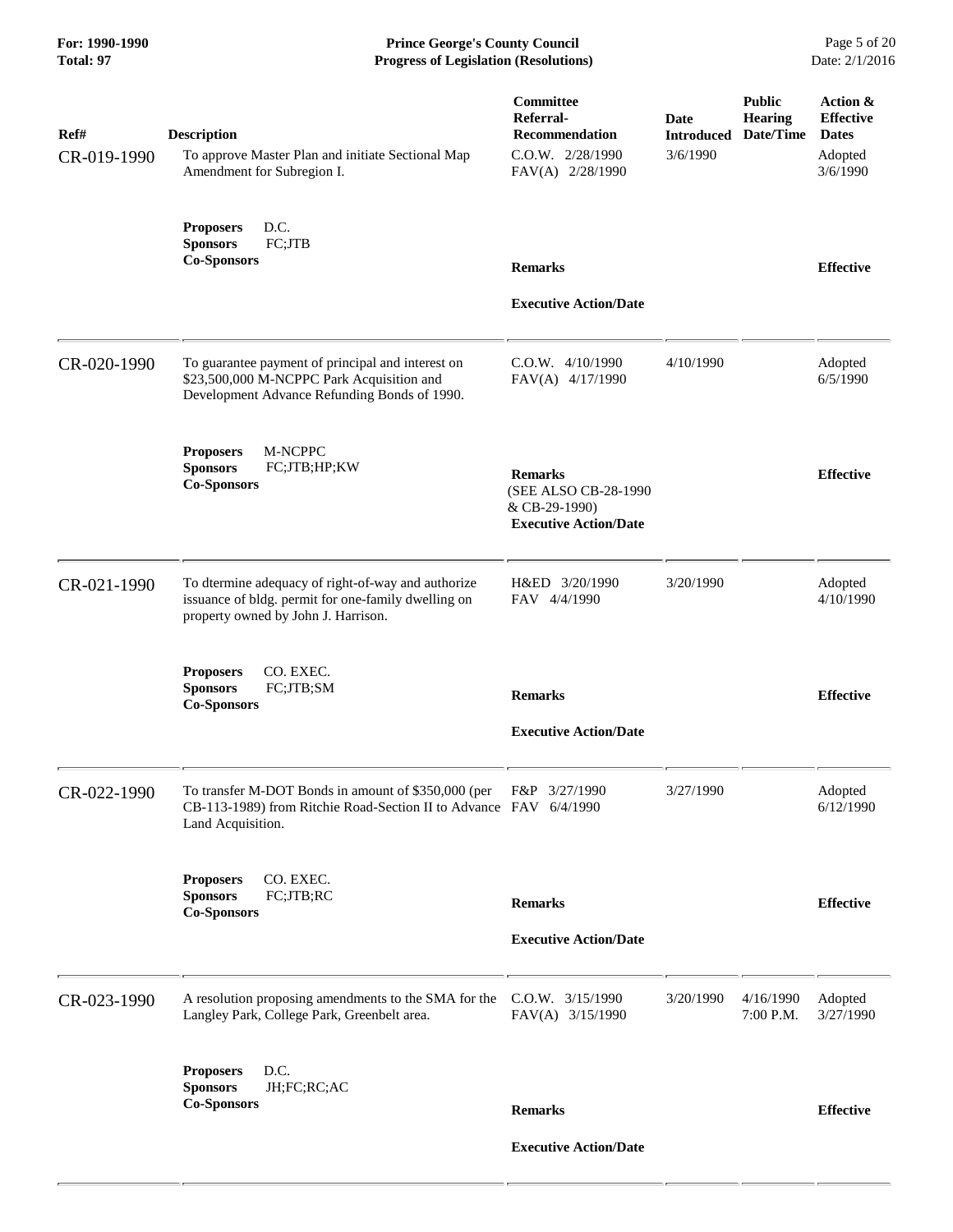**For: 1990-1990 Prince George's County Council** Page 6 of 20<br> **Prince George's County Council** Page 6 of 20<br> **Progress of Legislation (Resolutions)** Date: 2/1/2016 **Progress of Legislation (Resolutions) Progress of Legislation (Resolutions)** 

| Ref#<br>CR-024-1990 | <b>Description</b><br>To approve expansion of 81/82 Housing Dev. Program<br>to include Park Largo Apts. project & to authorize<br>transfer of private activity bond allocation to CDA for<br>proj. financing. | Committee<br>Referral-<br><b>Recommendation</b><br>H&ED 3/27/1990<br>FAV(A) 4/4/1990 | Date<br><b>Introduced</b><br>3/27/1990 | <b>Public</b><br><b>Hearing</b><br>Date/Time | Action &<br><b>Effective</b><br><b>Dates</b><br>Adopted<br>4/10/1990 |
|---------------------|---------------------------------------------------------------------------------------------------------------------------------------------------------------------------------------------------------------|--------------------------------------------------------------------------------------|----------------------------------------|----------------------------------------------|----------------------------------------------------------------------|
|                     | CO. EXEC.<br><b>Proposers</b><br><b>Sponsors</b><br>KW;JTB;FC<br><b>Co-Sponsors</b>                                                                                                                           | <b>Remarks</b><br><b>Executive Action/Date</b>                                       |                                        |                                              | <b>Effective</b>                                                     |
| CR-025-1990         | To approve Co. Exec.'s proposal that 22 acres of the<br>easterly portion of the Wise- man farm jr. High site s/b<br>leased to promote not-for-profit sport & rec. purpose.                                    | F&P 4/3/1990<br>FAV 4/16/1990                                                        | 4/3/1990                               |                                              | Adopted<br>5/1/1990                                                  |
|                     | CO. EXEC.<br><b>Proposers</b><br><b>Sponsors</b><br>KW;RC;JTB;FC<br><b>Co-Sponsors</b>                                                                                                                        | <b>Remarks</b><br><b>Executive Action/Date</b>                                       |                                        |                                              | <b>Effective</b>                                                     |
| CR-026-1990         | To amend Salary Plan to reflect new pay rates, define<br>workweek & explain benefits of Dept. of Corrections'<br>Officials July 1, 1989, to June 30, 1992.                                                    | F&P 4/3/1990<br>FAV 4/16/1990                                                        | 4/3/1990                               |                                              | Adopted<br>5/1/1990                                                  |
|                     | CO. EXEC.<br><b>Proposers</b><br><b>Sponsors</b><br>JTB;RC;FC;HP;FEW<br><b>Co-Sponsors</b>                                                                                                                    | <b>Remarks</b><br><b>Executive Action/Date</b>                                       |                                        |                                              | <b>Effective</b>                                                     |
| CR-027-1990         | To amend Salary Plan to reflect new pay rates, define<br>workweek & explain benefits of Police Officials; to<br>provide for certain non-base salary payments July 2,<br>1989, to June 30, 1992.               | F&P 4/3/1990<br>NR 4/16/1990                                                         | 4/3/1990                               |                                              | Adopted<br>5/1/1990                                                  |
|                     | CO. EXEC.<br><b>Proposers</b><br><b>Sponsors</b><br>RC;FC;KW;HP;JTB;FEW<br><b>Co-Sponsors</b>                                                                                                                 | <b>Remarks</b><br><b>Executive Action/Date</b>                                       |                                        |                                              | <b>Effective</b>                                                     |
| CR-028-1990         | To approve County Executive's determination that the<br>Mary McLeod Bethune Junior High School property is<br>appropriate for disposition.                                                                    | F&P 4/10/1990<br>FAV(A) 4/16/1990                                                    | 4/10/1990                              |                                              | Adopted<br>5/8/1990                                                  |
|                     | CO. EXEC.<br><b>Proposers</b><br>HP; FC<br><b>Sponsors</b><br><b>Co-Sponsors</b><br>RC;FEW;JTB                                                                                                                | <b>Remarks</b><br><b>Executive Action/Date</b>                                       |                                        |                                              | <b>Effective</b>                                                     |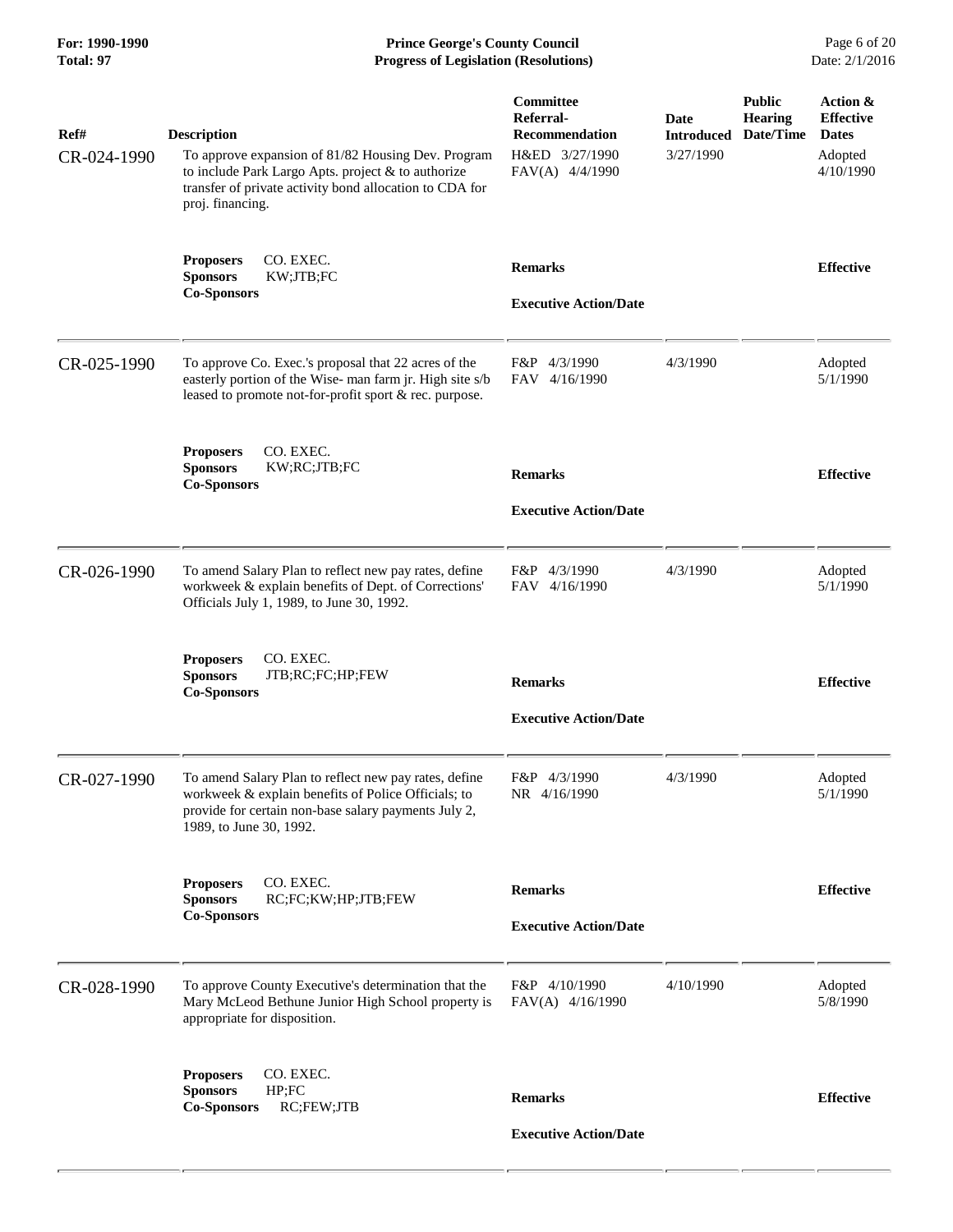| For: 1990-1990<br>Total: 97 | <b>Prince George's County Council</b><br>Date: 2/1/2016<br><b>Progress of Legislation (Resolutions)</b>                                                                          |                                                                         |                                        |                                              |                                                                     |
|-----------------------------|----------------------------------------------------------------------------------------------------------------------------------------------------------------------------------|-------------------------------------------------------------------------|----------------------------------------|----------------------------------------------|---------------------------------------------------------------------|
| Ref#<br>CR-029-1990         | <b>Description</b><br>To amend Salary Plan to reflect terms of labor agreement F&P 4/10/1990<br>with the Deputy Sheriff's Association July 1, 1989, to<br>June 30, 1992.         | Committee<br>Referral-<br><b>Recommendation</b><br>FAV 4/16/1990        | Date<br><b>Introduced</b><br>4/10/1990 | <b>Public</b><br><b>Hearing</b><br>Date/Time | Action &<br><b>Effective</b><br><b>Dates</b><br>Adopted<br>6/5/1990 |
|                             | CO. EXEC.<br><b>Proposers</b><br><b>Sponsors</b><br>JTB;KW;FC;RC;HP<br><b>Co-Sponsors</b>                                                                                        | <b>Remarks</b><br>(SEE ALSO CB-37-1990)<br><b>Executive Action/Date</b> |                                        |                                              | <b>Effective</b>                                                    |
| CR-030-1990                 | ASSIGNED.                                                                                                                                                                        |                                                                         |                                        |                                              |                                                                     |
|                             | <b>Proposers</b><br><b>Sponsors</b><br><b>Co-Sponsors</b>                                                                                                                        | <b>Remarks</b><br><b>Executive Action/Date</b>                          |                                        |                                              | <b>Effective</b>                                                    |
| CR-031-1990                 | To approve determination of Co. Exec. that 91.6+ acres<br>fronting on the south side of Swanson Rd., north of<br>Marlboro Meadows, is appropriate for disposition.               | F&P 4/17/1990<br>FAV 6/4/1990                                           | 4/17/1990                              |                                              | Adopted<br>6/12/1990                                                |
|                             | <b>Proposers</b><br>CO. EXEC.<br><b>Sponsors</b><br>HP;JTB;FC<br><b>Co-Sponsors</b>                                                                                              | <b>Remarks</b><br><b>Executive Action/Date</b>                          |                                        |                                              | <b>Effective</b>                                                    |
| CR-032-1990                 | To approve Co. Exec.'s proposal to dispose of four<br>co-owned properties by sale to the Housing Authority<br>for \$1.00 each to promote affordable housing.                     | F&P 4/17/1990<br>FAV(A) 6/4/1990                                        | 4/17/1990                              |                                              | Adopted<br>6/12/1990                                                |
|                             | CO. EXEC.<br><b>Proposers</b><br><b>Sponsors</b><br>FC;HP<br><b>Co-Sponsors</b>                                                                                                  | <b>Remarks</b><br><b>Executive Action/Date</b>                          |                                        |                                              | <b>Effective</b>                                                    |
| CR-033-1990                 | To determine adequacy of r/w and authorize issuance of H&ED 4/17/1990<br>bldg. permits for s/f dwellings on property owned by the FAV 4/25/1990<br>Fort Foote Lmtd. Partnership. |                                                                         | 4/17/1990                              |                                              | Adopted<br>5/1/1990                                                 |
|                             | CO. EXEC.<br><b>Proposers</b><br>FC;JTB;HP;KW<br><b>Sponsors</b><br><b>Co-Sponsors</b>                                                                                           | <b>Remarks</b><br><b>Executive Action/Date</b>                          |                                        |                                              | <b>Effective</b>                                                    |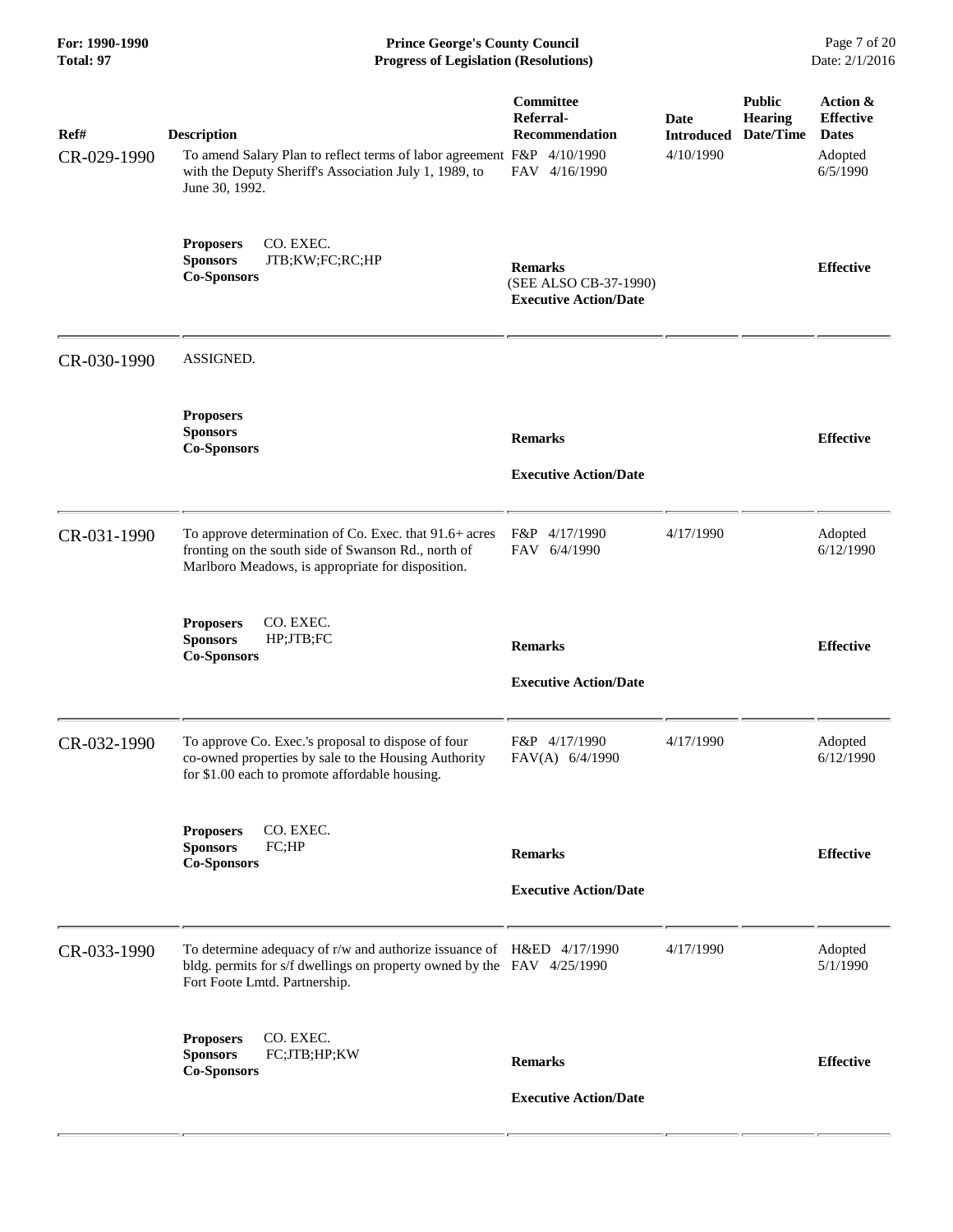**For: 1990-1990 Prince George's County Council** Page 8 of 20<br> **Prince George's County Council** Page 8 of 20<br> **Progress of Legislation (Resolutions)** Date: 2/1/2016 **Progress of Legislation (Resolutions) Progress of Legislation (Resolutions)** 

| Ref#<br>CR-034-1990 | <b>Description</b><br>To amend Salary Plan to reflect terms of labor agreement C.O.W. 4/24/1990<br>with Local #1619, Inter- national Association of Fire<br>Fighters, salary schedule's July 1, 1989, to June 30, 1992. | Committee<br>Referral-<br><b>Recommendation</b><br>FAV 5/1/1990                         | Date<br><b>Introduced</b><br>4/24/1990 | <b>Public</b><br><b>Hearing</b><br>Date/Time | Action &<br><b>Effective</b><br><b>Dates</b><br>Adopted<br>6/5/1990 |
|---------------------|-------------------------------------------------------------------------------------------------------------------------------------------------------------------------------------------------------------------------|-----------------------------------------------------------------------------------------|----------------------------------------|----------------------------------------------|---------------------------------------------------------------------|
|                     | <b>Proposers</b><br>CO. EXEC.<br>JTB;RC;FC;KW;HP<br><b>Sponsors</b><br><b>Co-Sponsors</b>                                                                                                                               | <b>Remarks</b><br>(SEE ALSO CB-43-1990)<br><b>Executive Action/Date</b>                 |                                        |                                              | <b>Effective</b>                                                    |
| CR-035-1990         | To amend Salary Plan to reflect terms of labor agreement C.O.W. 4/24/1990<br>with Local #1619, Inter- national Association of Fire<br>Fighters salary schedule "M" July 1, 1989, to June 30,<br>1992.                   | FAV 5/1/1990                                                                            | 4/24/1990                              |                                              | Adopted<br>6/5/1990                                                 |
|                     | CO. EXEC.<br><b>Proposers</b><br>FC;JTB;KW;HP;RC<br><b>Sponsors</b><br><b>Co-Sponsors</b>                                                                                                                               | <b>Remarks</b><br>(SEE ALSO CB-43-1990)<br><b>Executive Action/Date</b>                 |                                        |                                              | <b>Effective</b>                                                    |
| CR-036-1990         | To amend Salary Plan to reflect terms of an amended<br>labor agreement with Prince George's County Police<br>Civilian Employees Association July 1, 1988, to June 30,<br>1991, as modified for FY 90-91.                | $C.0.W.$ 4/24/1990<br>FAV 5/1/1990                                                      | 4/24/1990                              |                                              | Adopted<br>6/5/1990                                                 |
|                     | <b>Proposers</b><br>CO. EXEC.<br><b>Sponsors</b><br>FC;JTB;KW;HP;RC<br><b>Co-Sponsors</b>                                                                                                                               | <b>Remarks</b><br>(SEE ALSO CB-44-1990<br>& CB-45-1990)<br><b>Executive Action/Date</b> |                                        |                                              | <b>Effective</b>                                                    |
| CR-037-1990         | To amend Salary Plan to reflect new pay rates and other F&P 5/1/1990<br>benefits for General Schedule Employees.                                                                                                        | FAV 5/23/1990                                                                           | 5/1/1990                               |                                              | Adopted<br>6/5/1990                                                 |
|                     | CO. EXEC.<br><b>Proposers</b><br>FC;HP;RC<br><b>Sponsors</b><br><b>Co-Sponsors</b>                                                                                                                                      | <b>Remarks</b><br><b>Executive Action/Date</b>                                          |                                        |                                              | <b>Effective</b>                                                    |
| CR-038-1990         | To oppose closure of acute care beds and the reduction<br>of medical services at Leland Memorial Hospital.                                                                                                              | F&P 4/24/1990<br>C.O.W. 5/8/1990<br>FAV(A) 5/8/1990                                     | 4/24/1990                              |                                              | Adopted<br>6/5/1990                                                 |
|                     | C.C.<br><b>Proposers</b><br><b>Sponsors</b><br><b>FEW</b><br><b>Co-Sponsors</b>                                                                                                                                         | <b>Remarks</b>                                                                          |                                        |                                              | <b>Effective</b>                                                    |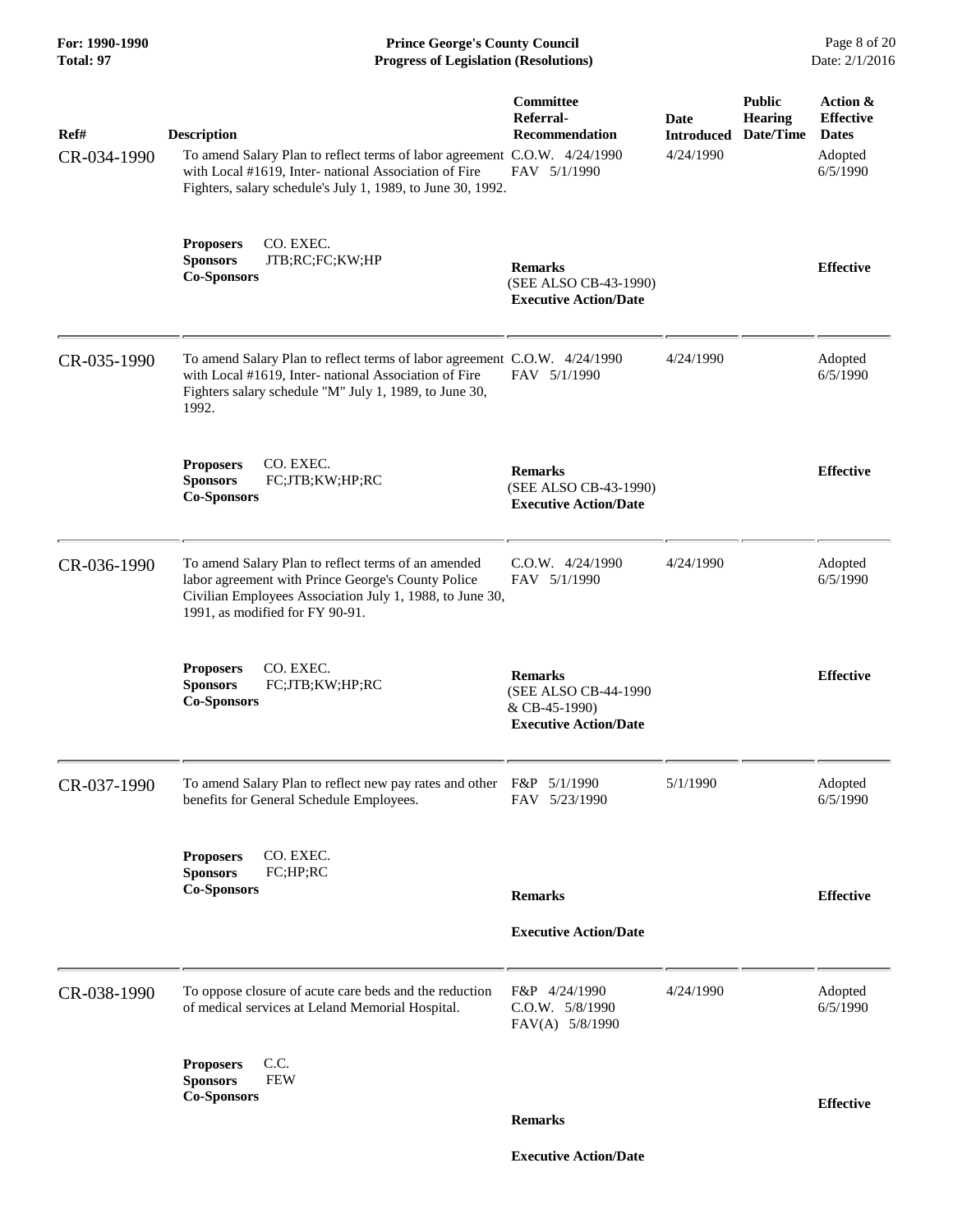**For: 1990-1990 Prince George's County Council** Page 9 of 20<br> **Prince George's County Council** Page 9 of 20<br> **Progress of Legislation (Resolutions)** Date: 2/1/2016 **Progress of Legislation (Resolutions) Progress of Legislation (Resolutions)** 

| Ref#        | <b>Description</b>                                                                                                                     | Committee<br>Referral-<br><b>Recommendation</b> | <b>Date</b> | <b>Public</b><br>Hearing<br><b>Introduced Date/Time</b> | Action &<br><b>Effective</b><br><b>Dates</b> |
|-------------|----------------------------------------------------------------------------------------------------------------------------------------|-------------------------------------------------|-------------|---------------------------------------------------------|----------------------------------------------|
| CR-039-1990 | To adopt the Sectional Map Amendment for Langley<br>Park-College Park and Greenbelt (excluding the City of<br>Takoma Park).            | $C.0.W.$ 4/26/1990<br>FAV(A) 4/26/1990          | 5/1/1990    |                                                         | Adopted<br>5/1/1990                          |
|             | D.C.<br><b>Proposers</b><br>RC;FC;JH;AC<br><b>Sponsors</b><br><b>Co-Sponsors</b>                                                       | <b>Remarks</b>                                  |             |                                                         | <b>Effective</b>                             |
|             |                                                                                                                                        | <b>Executive Action/Date</b>                    |             |                                                         |                                              |
| CR-040-1990 | To propose amendments to the Largo-Lottsford<br>Sectional Map Amendment.                                                               | $C.0.W.$ $5/1/1990$<br>FAV 5/1/1990             | 5/8/1990    |                                                         | Adopted<br>5/8/1990<br>R&R<br>5/15/1990      |
|             | D.C.<br><b>Proposers</b><br>JTB;RC<br><b>Sponsors</b><br><b>Co-Sponsors</b>                                                            | <b>Remarks</b>                                  |             |                                                         |                                              |
|             |                                                                                                                                        | <b>Executive Action/Date</b>                    |             |                                                         | <b>Effective</b>                             |
| CR-041-1990 | To approve temporary use-recyclable materials<br>collection at Eagle Maintenance Site (old Ford Lumber<br>Company) in Capitol Heights. | C.O.W. 5/8/1990<br>FAV(A) 5/8/1990              | 5/8/1990    |                                                         | Adopted<br>5/15/1990                         |
|             | <b>Proposers</b><br>CO. EXEC.<br><b>Sponsors</b><br>HP;JTB;RC;SM<br><b>Co-Sponsors</b><br>FC                                           | <b>Remarks</b>                                  |             |                                                         | <b>Effective</b>                             |
|             |                                                                                                                                        | <b>Executive Action/Date</b>                    |             |                                                         |                                              |
| CR-042-1990 | To approve the 1990-1991 Economic Develop-ment<br>Program.                                                                             |                                                 |             |                                                         |                                              |
|             | CO. EXEC.<br><b>Proposers</b>                                                                                                          | <b>Remarks</b>                                  |             |                                                         | <b>Effective</b>                             |
|             | <b>Sponsors</b><br><b>Co-Sponsors</b>                                                                                                  | <b>Executive Action/Date</b>                    |             |                                                         |                                              |
| CR-043-1990 | To encourage establishment of a Museum of County<br>History in the Clinton area.                                                       | F&P 5/8/1990<br>FAV 5/23/1990                   | 5/8/1990    |                                                         | Adopted<br>6/5/1990                          |
|             | <b>SM</b><br><b>Proposers</b>                                                                                                          |                                                 |             |                                                         |                                              |
|             | <b>Sponsors</b><br>SM;JTB;FC;RC;HP;FEW<br>KW<br><b>Co-Sponsors</b>                                                                     | <b>Remarks</b>                                  |             |                                                         | <b>Effective</b>                             |
|             |                                                                                                                                        | <b>Executive Action/Date</b>                    |             |                                                         |                                              |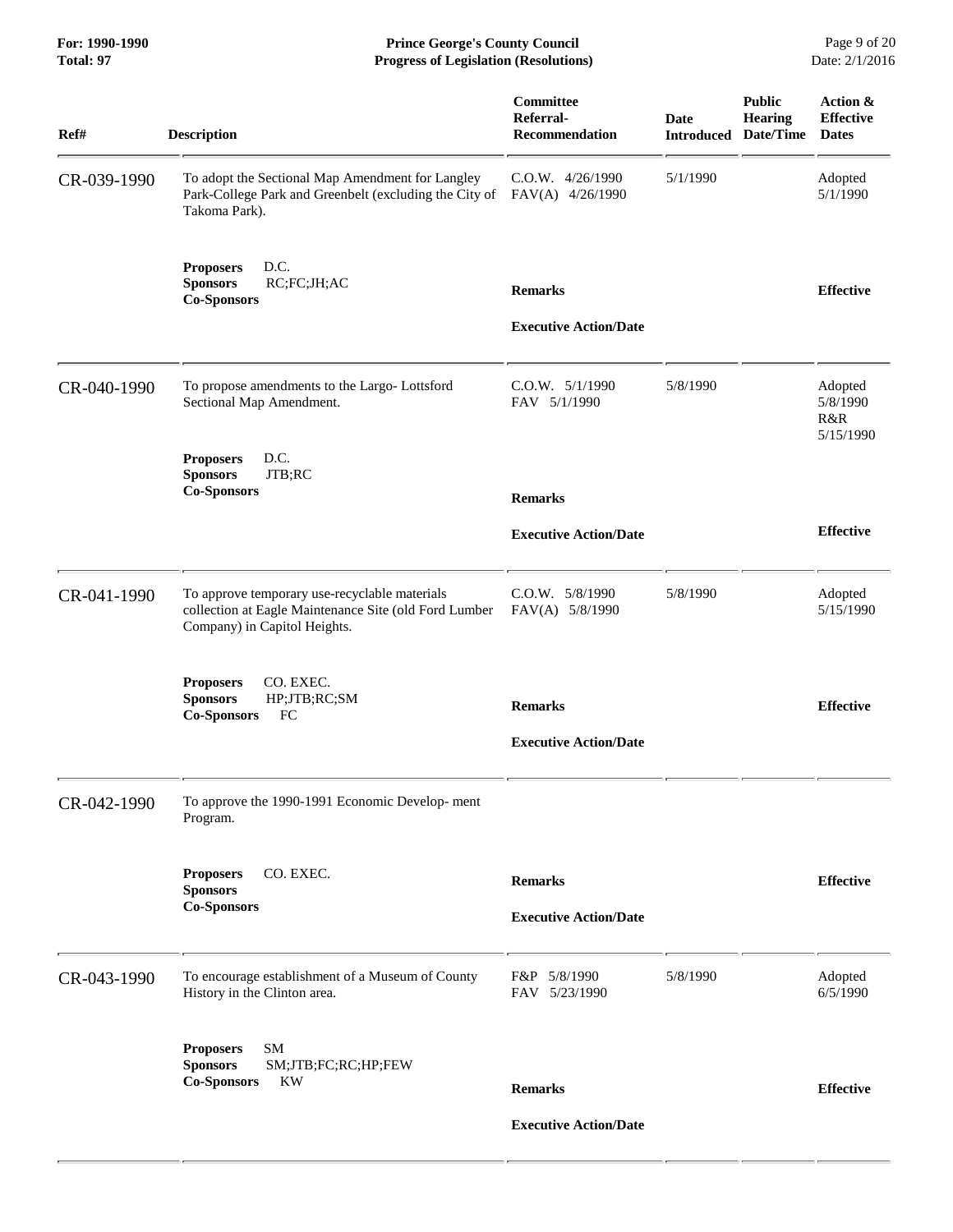**For: 1990-1990 Prince George's County Council** Page 10 of 20<br> **Prince George's County Council** Page 10 of 20<br> **Progress of Legislation (Resolutions)** Date: 2/1/2016 **Progress of Legislation (Resolutions) Progress of Legislation (Resolutions)** 

| Ref#<br>CR-044-1990 | <b>Description</b><br>To approve FY 1990-91 Operating and Capital Budgets<br>of the WSSC and recommend water and sewer rates and<br>ad valorem tax levies.   | Committee<br>Referral-<br><b>Recommendation</b> | Date<br><b>Introduced</b><br>5/22/1990 | <b>Public</b><br><b>Hearing</b><br>Date/Time | Action &<br><b>Effective</b><br><b>Dates</b><br>Adopted<br>5/22/1990 |
|---------------------|--------------------------------------------------------------------------------------------------------------------------------------------------------------|-------------------------------------------------|----------------------------------------|----------------------------------------------|----------------------------------------------------------------------|
|                     | <b>JTB</b><br><b>Proposers</b><br>JTB;FC;RC;SM;HP;KW<br><b>Sponsors</b><br><b>Co-Sponsors</b>                                                                | <b>Remarks</b><br><b>Executive Action/Date</b>  |                                        |                                              | <b>Effective</b>                                                     |
| CR-045-1990         | A resolution to approve WSSC FY 1990-91 Operating<br>and Capital Budgets of the WSSC and recommend water<br>and sewer rates and ad valorem tax levies.       |                                                 | 5/22/1990                              |                                              | Adopted<br>5/22/1990                                                 |
|                     | <b>JTB</b><br><b>Proposers</b><br><b>Sponsors</b><br>JTB;FC;RC;SM;HP;KW<br><b>Co-Sponsors</b>                                                                | <b>Remarks</b><br><b>Executive Action/Date</b>  |                                        |                                              | <b>Effective</b>                                                     |
| CR-046-1990         | A resolution providing for the approval of the Fiscal<br>Year 1990-1991 Washington Suburban Transit<br>Commission Administrative Budget.                     |                                                 | 5/22/1990                              |                                              | Adopted<br>5/22/1990                                                 |
|                     | <b>JTB</b><br><b>Proposers</b><br><b>Sponsors</b><br>JTB;FC;RC;SM;HP;KW<br><b>Co-Sponsors</b>                                                                | <b>Remarks</b><br><b>Executive Action/Date</b>  |                                        |                                              | <b>Effective</b>                                                     |
| CR-047-1990         | A Resolution concerning the Tax Rate for FY 1990-91<br>for the purpose of imposing and levying the tax rates for<br>the fiscal year beginning July 1, 1990.  |                                                 | 6/12/1990                              |                                              | Adopted<br>6/12/1990                                                 |
|                     | <b>JTB</b><br><b>Proposers</b><br><b>JTB</b><br>Sponsors<br><b>Co-Sponsors</b>                                                                               | <b>Remarks</b><br><b>Executive Action/Date</b>  |                                        |                                              | <b>Effective</b><br>7/1/1990                                         |
| CR-048-1990         | To determine adequacy of private r/w and authorize<br>issuance of building permit for one-family dwelling on<br>property owned by Walter and Joann Murianka. | H&ED 5/22/1990<br>FAV 6/13/1990                 | 5/22/1990                              |                                              | Adopted<br>6/26/1990                                                 |
|                     | CO. EXEC.<br><b>Proposers</b><br><b>Sponsors</b><br>FC;KW<br><b>Co-Sponsors</b>                                                                              | <b>Remarks</b><br><b>Executive Action/Date</b>  |                                        |                                              | <b>Effective</b>                                                     |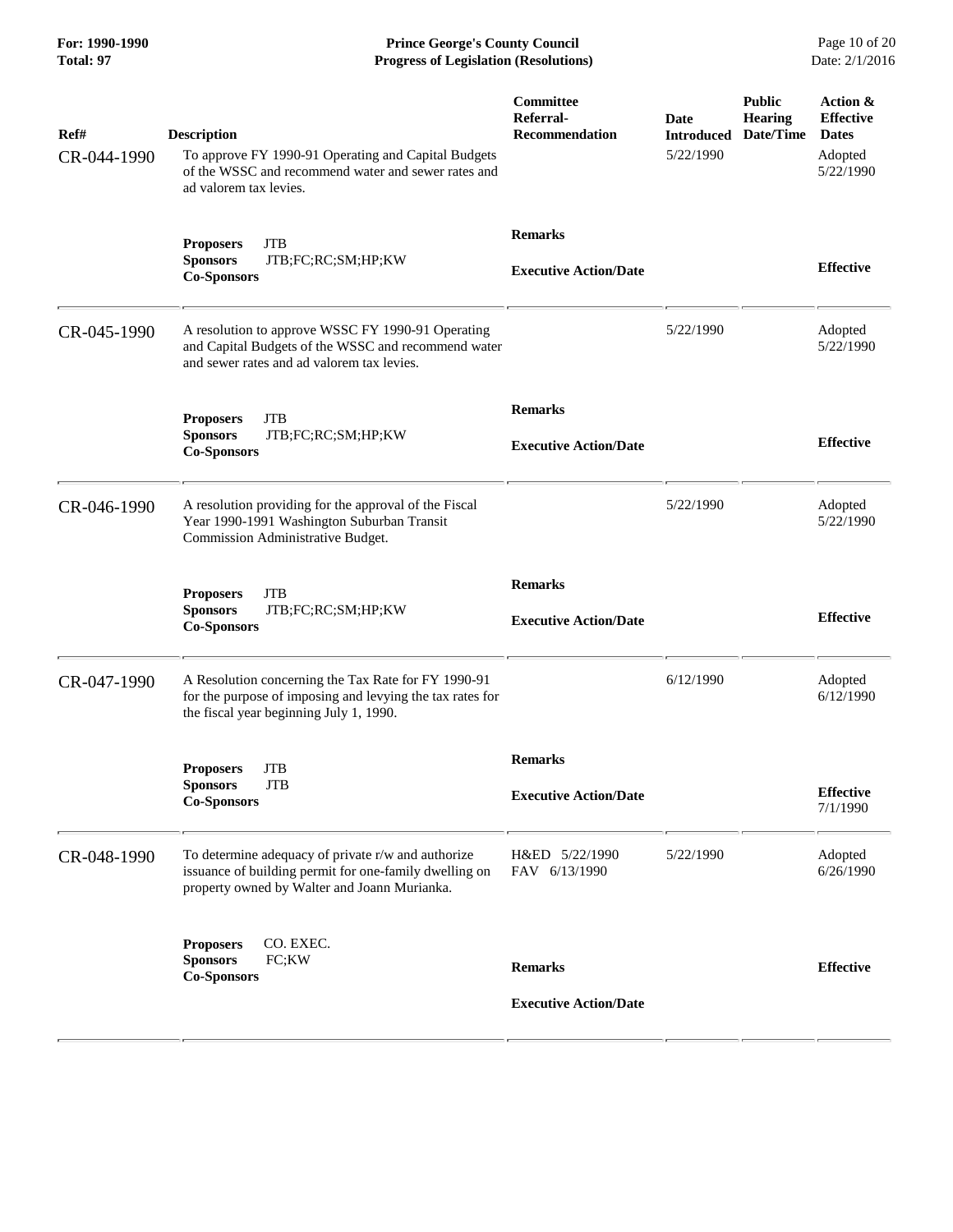**For: 1990-1990 Prince George's County Council** Page 11 of 20<br> **Progress of Legislation (Resolutions)** Date: 2/1/2016 **Progress of Legislation (Resolutions) Progress of Legislation (Resolutions)** 

| Ref#<br>CR-049-1990 | <b>Description</b><br>To support a Major League Baseball Franchise for the                                                                                                                    | Committee<br>Referral-<br><b>Recommendation</b>                         | Date<br><b>Introduced</b><br>5/22/1990 | <b>Public</b><br><b>Hearing</b><br>Date/Time | Action &<br><b>Effective</b><br><b>Dates</b><br>Adopted |
|---------------------|-----------------------------------------------------------------------------------------------------------------------------------------------------------------------------------------------|-------------------------------------------------------------------------|----------------------------------------|----------------------------------------------|---------------------------------------------------------|
|                     | Washington area.                                                                                                                                                                              |                                                                         |                                        |                                              | 5/22/1990                                               |
|                     | <b>SM</b><br><b>Proposers</b><br><b>Sponsors</b><br>SM;KW;JTB;RC;FC;HP                                                                                                                        | <b>Remarks</b>                                                          |                                        |                                              |                                                         |
|                     | <b>Co-Sponsors</b>                                                                                                                                                                            | <b>Executive Action/Date</b>                                            |                                        |                                              | <b>Effective</b>                                        |
| CR-050-1990         | To amend Salary Plan to reflect new pay rates, define<br>work week and explain benefits for Sheriff's Dept.<br>employees covered under Salary Schedule W-1 July 1,<br>1989, to June 30, 1992. | F&P 6/5/1990<br>FAV 6/25/1990                                           | 6/5/1990                               |                                              | Adopted<br>7/3/1990                                     |
|                     | CO. EXEC.<br><b>Proposers</b>                                                                                                                                                                 | <b>Remarks</b>                                                          |                                        |                                              | <b>Effective</b>                                        |
|                     | FC;KW;JTB;HP<br><b>Sponsors</b><br><b>Co-Sponsors</b>                                                                                                                                         | <b>Executive Action/Date</b>                                            |                                        |                                              |                                                         |
| CR-051-1990         | To approve plan of County Executive to sell 2.94 acres<br>in the Collington Center.                                                                                                           | F&P<br>6/5/1990<br>FAV 6/25/1990                                        | 6/5/1990                               |                                              | Adopted<br>7/3/1990                                     |
|                     | CO. EXEC.<br><b>Proposers</b><br><b>Sponsors</b><br>JTB;FC;HP;KW<br><b>Co-Sponsors</b>                                                                                                        | <b>Remarks</b>                                                          |                                        |                                              | <b>Effective</b>                                        |
|                     |                                                                                                                                                                                               | <b>Executive Action/Date</b>                                            |                                        |                                              |                                                         |
| CR-052-1990         | To approve County Executive's determination that a<br>parcel on Everest Drive in Bowie is appropriate for<br>disposition.                                                                     | 6/5/1990<br>F&P<br>6/25/1990<br>FAV                                     | 6/5/1990                               |                                              |                                                         |
|                     | CO. EXEC.<br><b>Proposers</b><br><b>Sponsors</b><br>HP; FC<br><b>Co-Sponsors</b>                                                                                                              | <b>Remarks</b><br>(7/24/90 - WITHDRAWN)<br><b>Executive Action/Date</b> |                                        |                                              | <b>Effective</b>                                        |
| CR-053-1990         | A Resolution concerning the Ten Year Water and<br>Sewerage Plan April Cycle of Amendments.                                                                                                    | C.0.W. 6/5/1990<br>H&ED 7/11/1990<br>FAV(A) 7/11/1990                   | 6/5/1990                               | 7/10/1990<br>11:00 AM                        | Adopted<br>7/24/1990                                    |
|                     | CO. EXEC.<br><b>Proposers</b><br><b>Sponsors</b><br>KW;HP;FC                                                                                                                                  |                                                                         |                                        |                                              |                                                         |
|                     | <b>Co-Sponsors</b>                                                                                                                                                                            | <b>Remarks</b>                                                          |                                        |                                              | <b>Effective</b><br>9/5/1990                            |
|                     |                                                                                                                                                                                               | <b>Executive Action/Date</b>                                            |                                        |                                              |                                                         |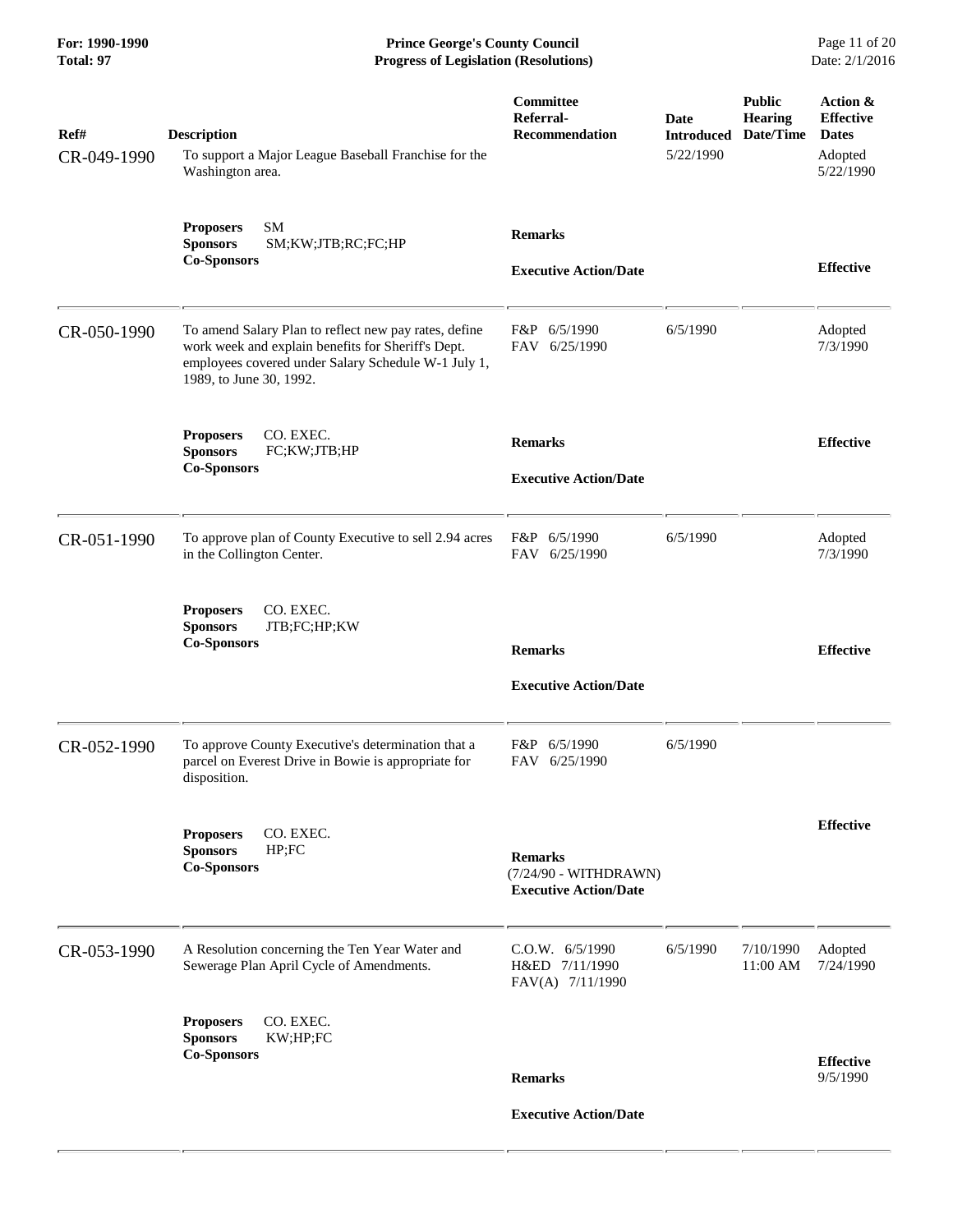**For: 1990-1990 Prince George's County Council** Page 12 of 20<br> **Prince George's County Council** Page 12 of 20<br> **Progress of Legislation (Resolutions)** Date: 2/1/2016 **Progress of Legislation (Resolutions) Progress of Legislation (Resolutions)** 

| Ref#<br>CR-054-1990 | <b>Description</b><br>To amend Salary Plan to reflect terms of a Labor<br>Agreement with Local #1619, International Association<br>of Fire Fighters July 2, 1989, to June 30, 1992.     | Committee<br>Referral-<br><b>Recommendation</b><br>F&P 6/12/1990<br>FAV 6/25/1990 | Date<br><b>Introduced</b><br>6/12/1990 | <b>Public</b><br><b>Hearing</b><br>Date/Time | Action &<br><b>Effective</b><br><b>Dates</b><br>Adopted<br>7/24/1990 |
|---------------------|-----------------------------------------------------------------------------------------------------------------------------------------------------------------------------------------|-----------------------------------------------------------------------------------|----------------------------------------|----------------------------------------------|----------------------------------------------------------------------|
|                     | CO. EXEC.<br><b>Proposers</b><br>RC;JTB;KW;FC<br><b>Sponsors</b><br><b>Co-Sponsors</b>                                                                                                  | <b>Remarks</b><br>(SEE ALSO CB-70-1990)<br><b>Executive Action/Date</b>           |                                        |                                              | <b>Effective</b>                                                     |
| CR-055-1990         | To approve the State's loan financing under the Rental<br>Housing Production Program, etc. reconstruction of six<br>rental housing units financed through Md. Community<br>Dev. Admn.   | H&ED 6/12/1990<br>FAV 6/25/1990                                                   | 6/12/1990                              |                                              | Adopted<br>7/3/1990                                                  |
|                     | <b>Proposers</b><br>CO. EXEC.<br><b>Sponsors</b><br>FC;KW;RC;JTB;HP<br><b>Co-Sponsors</b>                                                                                               | <b>Remarks</b><br><b>Executive Action/Date</b>                                    |                                        |                                              | <b>Effective</b>                                                     |
| CR-056-1990         | To affirm terms of loan from MICRF to Co. in amount of C.O.W. 6/5/1990<br>\$829,655 and approve terms of loan from County to<br>Beretta U.S.A. Plant replacement and upgrading project. | FAV 6/5/1990                                                                      | 6/5/1990                               |                                              | Adopted<br>6/5/1990                                                  |
|                     | <b>Proposers</b><br>CO. EXEC.<br><b>Sponsors</b><br>JTB;KW;FC<br><b>Co-Sponsors</b>                                                                                                     | <b>Remarks</b><br><b>Executive Action/Date</b>                                    |                                        |                                              | <b>Effective</b>                                                     |
| CR-057-1990         | To amend Salary Plan to reflect new pay rates, define the F&P 6/12/1990<br>workweek and explain benefits of Fire Officials (Majors) FAV 6/25/1990<br>July 1, 1989, to June 30, 1992.    |                                                                                   | 6/12/1990                              |                                              | Adopted<br>7/3/1990                                                  |
|                     | CO. EXEC.<br><b>Proposers</b><br><b>Sponsors</b><br>JTB;FC;RC;KW;HP<br><b>Co-Sponsors</b>                                                                                               | <b>Remarks</b><br><b>Executive Action/Date</b>                                    |                                        |                                              | <b>Effective</b>                                                     |
| CR-058-1990         | To adopt first Prince George's County Recycling Plan.                                                                                                                                   | C.O.W. 6/12/1990<br>NR 6/12/1990                                                  | 6/12/1990                              |                                              | Adopted<br>6/26/1990                                                 |
|                     | CO. EXEC.<br><b>Proposers</b><br><b>Sponsors</b><br>JTB;FC;RC;KW;HP;SM<br><b>Co-Sponsors</b>                                                                                            |                                                                                   |                                        |                                              |                                                                      |
|                     |                                                                                                                                                                                         | <b>Remarks</b>                                                                    |                                        |                                              | <b>Effective</b><br>7/11/1990                                        |
|                     |                                                                                                                                                                                         | <b>Executive Action/Date</b>                                                      |                                        |                                              |                                                                      |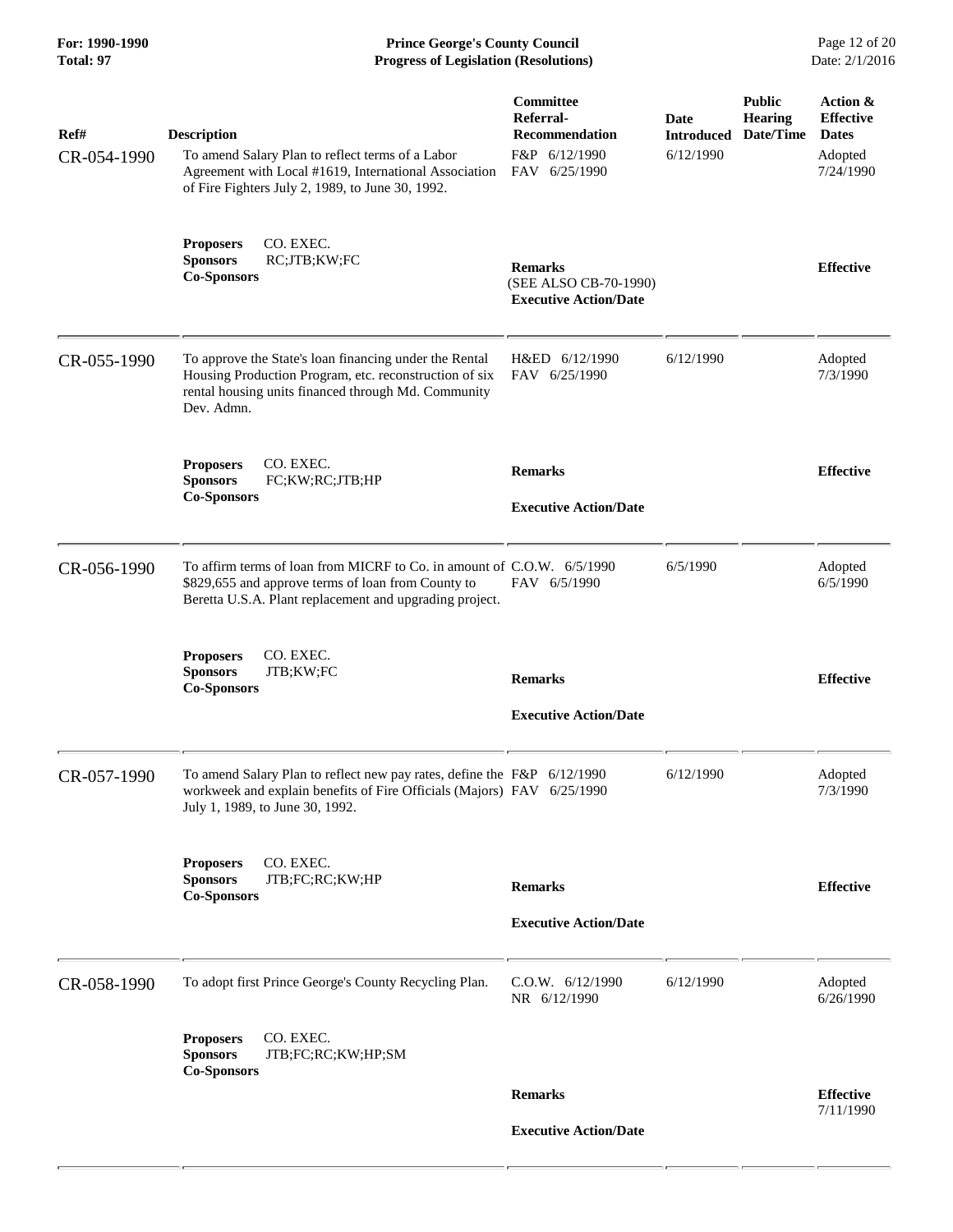| For: 1990-1990<br><b>Total: 97</b> | <b>Prince George's County Council</b><br>Date: 2/1/2016<br><b>Progress of Legislation (Resolutions)</b>                                                                          |                                                        |                           |                                              |                                              |
|------------------------------------|----------------------------------------------------------------------------------------------------------------------------------------------------------------------------------|--------------------------------------------------------|---------------------------|----------------------------------------------|----------------------------------------------|
| Ref#                               | <b>Description</b>                                                                                                                                                               | Committee<br>Referral-<br><b>Recommendation</b>        | Date<br><b>Introduced</b> | <b>Public</b><br><b>Hearing</b><br>Date/Time | Action &<br><b>Effective</b><br><b>Dates</b> |
| CR-059-1990                        | To authorize temporary cash borrowing of existing bond F&P 6/12/1990<br>proceeds to temporarily fund approved capital projects<br>pending bond sales for same.                   | FAV 6/25/1990                                          | 6/12/1990                 |                                              | Adopted<br>7/3/1990                          |
|                                    | <b>Proposers</b><br>CO. EXEC.<br>JTB;FC;RC;KW;HP<br><b>Sponsors</b><br><b>Co-Sponsors</b>                                                                                        | <b>Remarks</b>                                         |                           |                                              | <b>Effective</b>                             |
|                                    |                                                                                                                                                                                  | <b>Executive Action/Date</b>                           |                           |                                              |                                              |
| CR-060-1990                        | District Council to propose amendments to the<br>Subregion I Sectional Map Amendment.                                                                                            | C.0.W. 6/6/1990<br>FAV(A) 6/6/1990                     | 6/12/1990                 | 7/10/1990<br>7:00 P.M.                       | Adopted<br>6/12/1990                         |
|                                    | D.C.<br><b>Proposers</b><br>FC<br><b>Sponsors</b>                                                                                                                                |                                                        |                           |                                              |                                              |
|                                    | <b>Co-Sponsors</b>                                                                                                                                                               | <b>Remarks</b>                                         |                           |                                              | <b>Effective</b>                             |
|                                    |                                                                                                                                                                                  | <b>Executive Action/Date</b>                           |                           |                                              |                                              |
| CR-061-1990                        | A Resolution concerning the Ten Year Water and<br>Sewerage Plan Amendment.                                                                                                       | C.O.W. 6/12/1990<br>H&ED 7/11/1990<br>FAV(A) 7/11/1990 | 6/12/1990                 | 7/24/1990<br>1:30 P.M.                       | Adopted<br>7/31/1990                         |
|                                    | CO. EXEC.<br><b>Proposers</b><br><b>Sponsors</b><br>JTB;RC;FC;HP<br><b>Co-Sponsors</b>                                                                                           |                                                        |                           |                                              | <b>Effective</b>                             |
|                                    |                                                                                                                                                                                  | <b>Remarks</b>                                         |                           |                                              | 9/5/1990                                     |
|                                    |                                                                                                                                                                                  | <b>Executive Action/Date</b>                           |                           |                                              |                                              |
| CR-062-1990                        | District Council to approve proposal to convert existing<br>43-unit residence hall to a medical office building at<br>Prince George's hospital site in Cheverly.                 | C.O.W. 6/26/1990<br>FAV 6/26/1990                      | 6/26/1990                 | 6/26/1990<br>1:30 P.M.                       | Adopted<br>6/26/1990                         |
|                                    | <b>Proposers</b><br>CO. EXEC.<br>FC;HP;RC;JTB;KW<br><b>Sponsors</b><br><b>Co-Sponsors</b>                                                                                        | <b>Remarks</b>                                         |                           |                                              | <b>Effective</b>                             |
|                                    |                                                                                                                                                                                  | <b>Executive Action/Date</b>                           |                           |                                              |                                              |
| CR-063-1990                        | A Resolution for the purpose of approving the structure<br>and use of a privately-owned medical office building to<br>be located on the Greater Laurel Beltsville Hospital site. | C.O.W. 6/26/1990<br>FAV 6/26/1990                      | 6/26/1990                 | 6/26/1990<br>1:45 P.M.                       | Adopted<br>6/26/1990<br>R&R<br>7/3/1990      |
|                                    | CO. EXEC.<br><b>Proposers</b><br><b>Sponsors</b><br>JTB;FC;RC;KW<br><b>Co-Sponsors</b>                                                                                           | <b>Remarks</b>                                         |                           |                                              |                                              |
|                                    |                                                                                                                                                                                  | <b>Executive Action/Date</b>                           |                           |                                              | <b>Effective</b>                             |

 $-$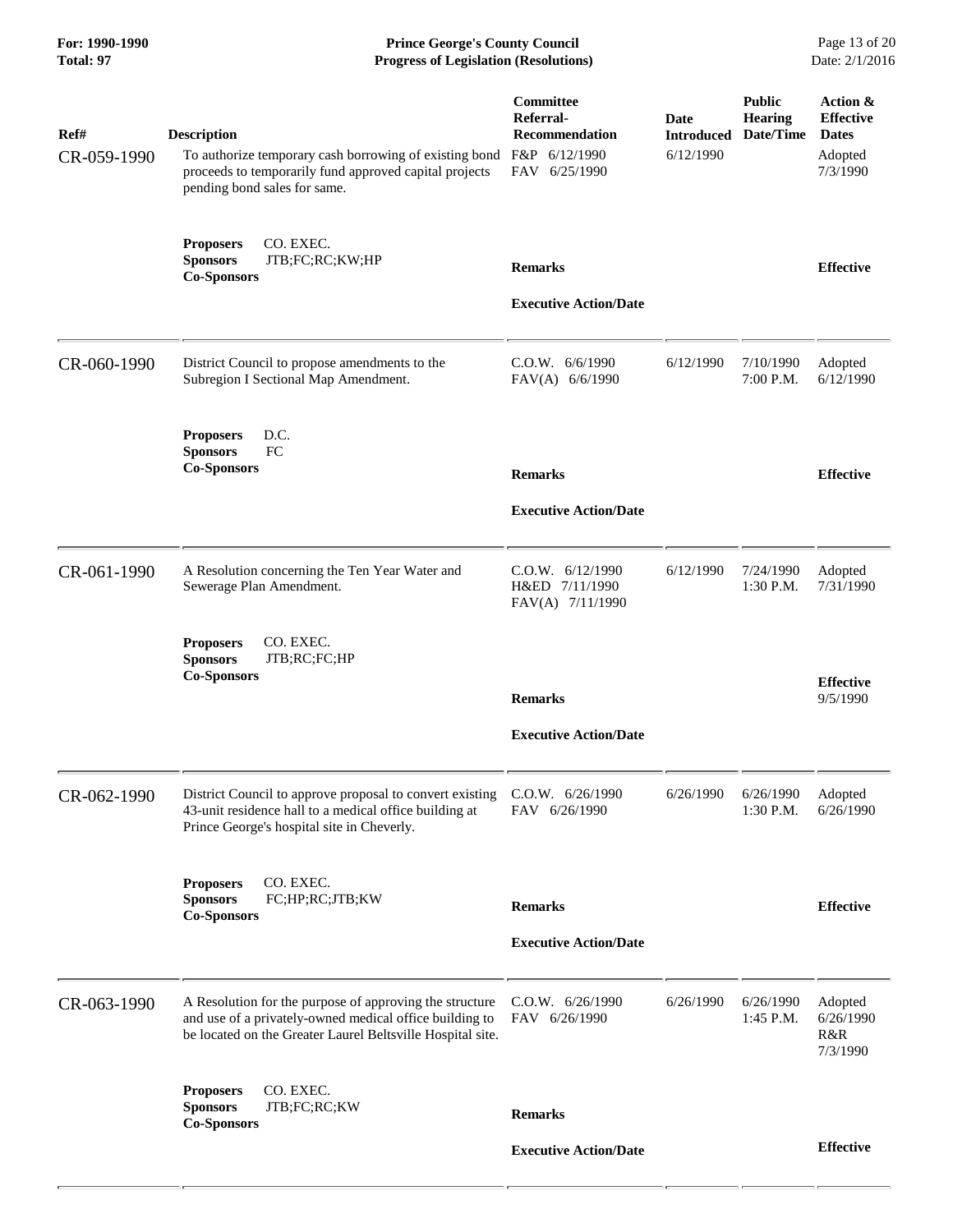| For: 1990-1990<br>Total: 97 | <b>Prince George's County Council</b><br>Date: 2/1/2016<br><b>Progress of Legislation (Resolutions)</b>                                                    |                                                    |                           |                                       |                                              |
|-----------------------------|------------------------------------------------------------------------------------------------------------------------------------------------------------|----------------------------------------------------|---------------------------|---------------------------------------|----------------------------------------------|
| Ref#                        | <b>Description</b>                                                                                                                                         | Committee<br>Referral-<br><b>Recommendation</b>    | Date<br><b>Introduced</b> | <b>Public</b><br>Hearing<br>Date/Time | Action &<br><b>Effective</b><br><b>Dates</b> |
| CR-064-1990                 | A resolution authorizing the issuance of a building<br>permit for a one-family dwelling proposed on property<br>owned by Janice P. Walker.                 | H&ED 6/26/1990<br>FAV 7/11/1990                    | 6/26/1990                 |                                       | Adopted<br>7/24/1990                         |
|                             | <b>Proposers</b><br>CO. EXEC.<br><b>Sponsors</b><br>FC;JTB<br><b>Co-Sponsors</b>                                                                           | <b>Remarks</b>                                     |                           |                                       | <b>Effective</b>                             |
|                             |                                                                                                                                                            | <b>Executive Action/Date</b>                       |                           |                                       |                                              |
| CR-065-1990                 | A resolution to authorize the transfer of Maryland<br>Department of Transportation Bond proceeds between<br>approved capital projects.                     | F&P 6/26/1990<br>C.O.W. 7/10/1990<br>FAV 7/10/1990 | 6/26/1990                 |                                       | Adopted<br>7/31/1990                         |
|                             | CO. EXEC.<br><b>Proposers</b><br><b>Sponsors</b><br>FC;JTB;KW;RC<br><b>Co-Sponsors</b>                                                                     | <b>Remarks</b>                                     |                           |                                       | <b>Effective</b>                             |
|                             |                                                                                                                                                            | <b>Executive Action/Date</b>                       |                           |                                       |                                              |
| CR-066-1990                 | A resolution amending CR-119-1987, authorizing the<br>issuance of a Building Permit.                                                                       | H&ED 6/26/1990<br>FAV(A) 7/11/1990                 | 6/26/1990                 |                                       | Adopted<br>7/24/1990                         |
|                             | CO. EXEC.<br><b>Proposers</b><br>FC;KW;JTB<br><b>Sponsors</b><br><b>Co-Sponsors</b>                                                                        | <b>Remarks</b>                                     |                           |                                       | <b>Effective</b>                             |
|                             |                                                                                                                                                            | <b>Executive Action/Date</b>                       |                           |                                       |                                              |
| CR-067-1990                 | 10 Yr. Water and Sewerage Plan to change the water and H&ED 6/26/1990<br>sewer service area designations from 6 to 4C for<br>Patuxent Downs (67.66 acres). | FAV(A) 7/11/1990                                   | 6/26/1990                 | 7/31/1990<br>11:00 AM                 | Adopted<br>7/31/1990                         |
|                             | <b>Proposers</b><br>KW<br><b>KW</b>                                                                                                                        |                                                    |                           |                                       |                                              |
|                             | <b>Sponsors</b><br><b>Co-Sponsors</b>                                                                                                                      | <b>Remarks</b>                                     |                           |                                       | <b>Effective</b><br>9/5/1990                 |
|                             |                                                                                                                                                            | <b>Executive Action/Date</b>                       |                           |                                       |                                              |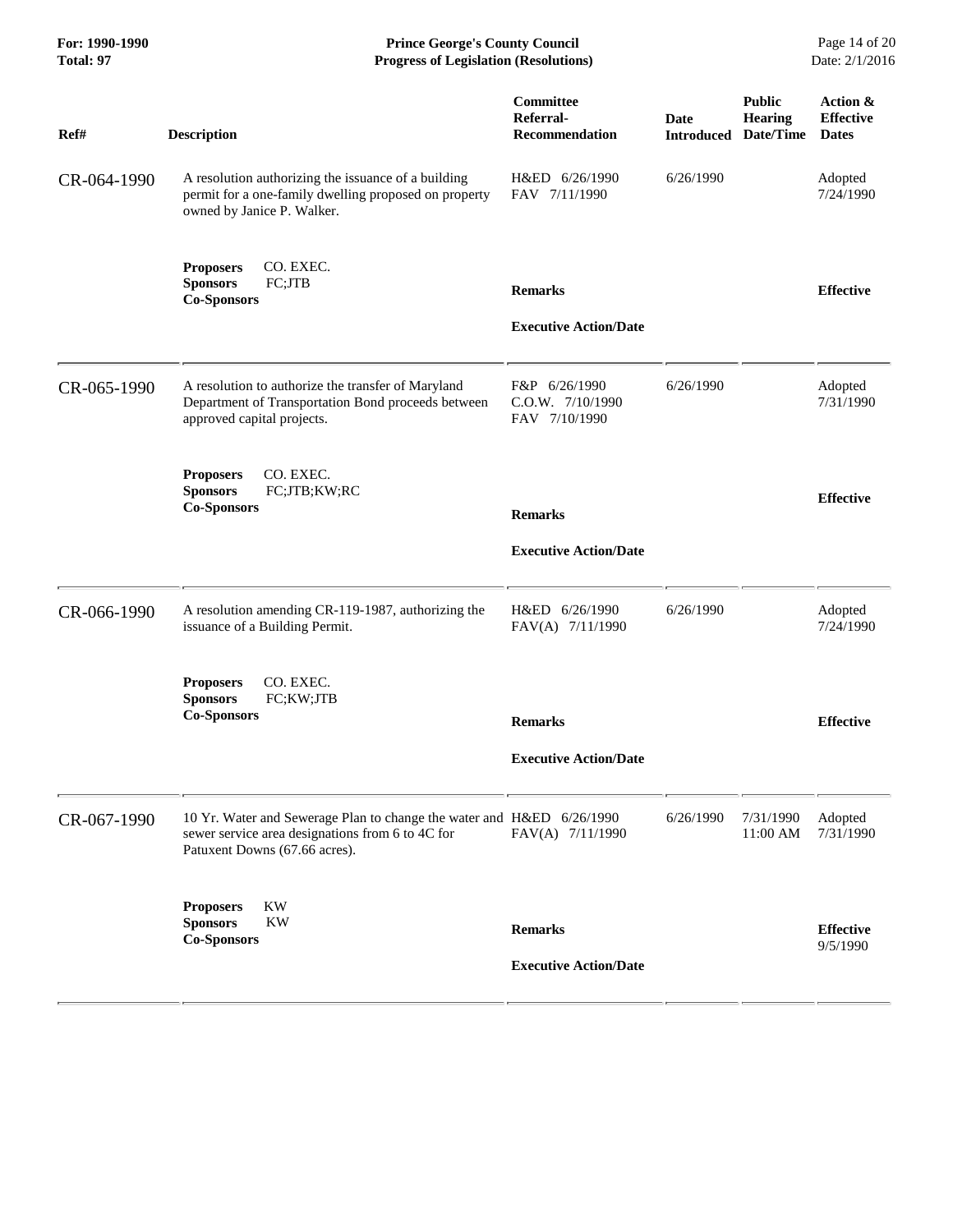**For: 1990-1990 Prince George's County Council** Page 15 of 20<br> **Prince George's County Council** Page 15 of 20<br> **Progress of Legislation (Resolutions)** Date: 2/1/2016 **Progress of Legislation (Resolutions) Progress of Legislation (Resolutions)** 

| Ref#<br>CR-068-1990 | <b>Description</b><br>A resolution establishing a Plastics Recycling Task<br>Force.                                                                                         | Committee<br>Referral-<br><b>Recommendation</b><br>H&ED 6/25/1990<br>FAV 6/25/1990 | <b>Date</b><br><b>Introduced</b><br>7/3/1990 | <b>Public</b><br><b>Hearing</b><br>Date/Time | Action &<br><b>Effective</b><br><b>Dates</b><br>Adopted<br>7/3/1990 |
|---------------------|-----------------------------------------------------------------------------------------------------------------------------------------------------------------------------|------------------------------------------------------------------------------------|----------------------------------------------|----------------------------------------------|---------------------------------------------------------------------|
|                     | H&ED<br><b>Proposers</b><br><b>Sponsors</b><br>RC;JTB;FC;HP;KW;AMC<br><b>Co-Sponsors</b>                                                                                    | <b>Remarks</b><br><b>Executive Action/Date</b>                                     |                                              |                                              | <b>Effective</b>                                                    |
| CR-069-1990         | To approve the exercise by the Housing Authority of<br>Prince George's County of its authority to issue and sell<br>its revenue bonds to finance the Park Largo Apartments. | C.O.W. 7/10/1990<br>H&ED 7/11/1990<br>FAV 7/11/1990                                | 7/10/1990                                    |                                              | Adopted<br>7/24/1990                                                |
|                     | CO. EXEC.<br><b>Proposers</b><br><b>Sponsors</b><br>FC;JTB;RC<br><b>Co-Sponsors</b>                                                                                         | <b>Remarks</b>                                                                     |                                              |                                              | <b>Effective</b>                                                    |
|                     |                                                                                                                                                                             | <b>Executive Action/Date</b>                                                       |                                              |                                              |                                                                     |
| CR-070-1990         | A Resolution approving the Master Plan Amendment for C.O.W. 7/3/1990<br>the Largo-Lottsford area.                                                                           | FAV 7/3/1990                                                                       | 7/24/1990                                    |                                              | Adopted<br>7/24/1990                                                |
|                     | <b>Proposers</b><br>D.C.<br>JTB;FEW;HP;FC<br><b>Sponsors</b><br><b>Co-Sponsors</b>                                                                                          | <b>Remarks</b>                                                                     |                                              |                                              | <b>Effective</b>                                                    |
|                     |                                                                                                                                                                             | <b>Executive Action/Date</b>                                                       |                                              |                                              |                                                                     |
| CR-071-1990         | District Council - to adopt the Sectional Map<br>Amendment (SMA) for the Largo-Lottsford planning<br>area.                                                                  | C.O.W. 7/3/1990<br>FAV 7/3/1990                                                    | 7/24/1990                                    |                                              | Adopted<br>7/24/1990                                                |
|                     | D.C.<br><b>Proposers</b><br>JTB;FEW;FC;HP<br><b>Sponsors</b><br><b>Co-Sponsors</b>                                                                                          | <b>Remarks</b>                                                                     |                                              |                                              | <b>Effective</b>                                                    |
|                     |                                                                                                                                                                             | <b>Executive Action/Date</b>                                                       |                                              |                                              |                                                                     |
| CR-072-1990         | District Council - to adopt the Sectional Map<br>Amendment (SMA) for Subregion I.                                                                                           | C.O.W. 7/11/1990<br>FAV 7/11/1990                                                  | 10/2/1990                                    |                                              | Adopted<br>10/2/1990                                                |
|                     | D.C.<br><b>Proposers</b><br>FC;AMC<br><b>Sponsors</b><br><b>Co-Sponsors</b>                                                                                                 | <b>Remarks</b>                                                                     |                                              |                                              | <b>Effective</b>                                                    |
|                     |                                                                                                                                                                             | <b>Executive Action/Date</b>                                                       |                                              |                                              |                                                                     |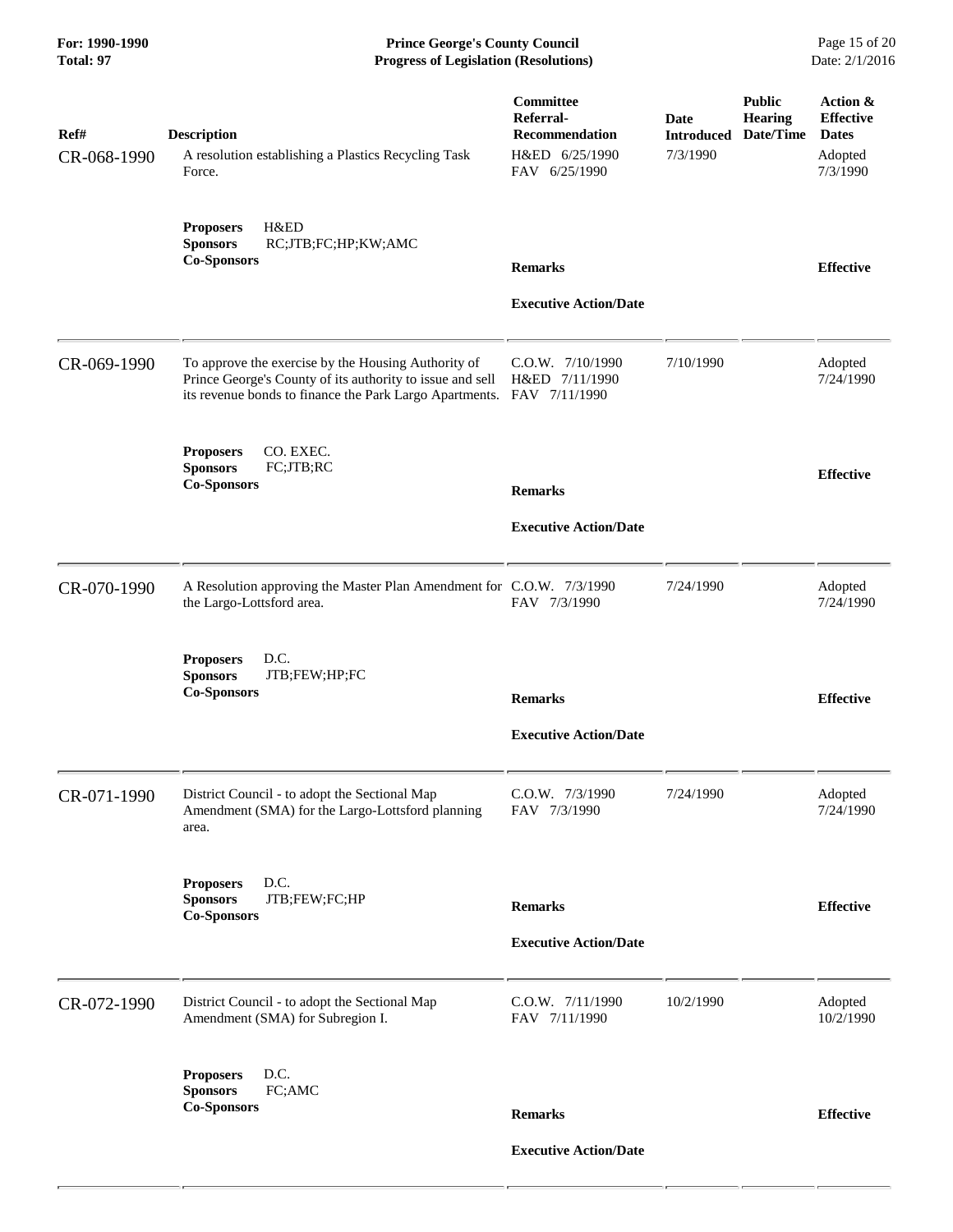| For: 1990-1990<br>Total: 97 | <b>Prince George's County Council</b><br>Date: 2/1/2016<br><b>Progress of Legislation (Resolutions)</b>                                           |                                                 |                                     |                                 |                                              |
|-----------------------------|---------------------------------------------------------------------------------------------------------------------------------------------------|-------------------------------------------------|-------------------------------------|---------------------------------|----------------------------------------------|
| Ref#                        | <b>Description</b>                                                                                                                                | Committee<br>Referral-<br><b>Recommendation</b> | Date<br><b>Introduced Date/Time</b> | <b>Public</b><br><b>Hearing</b> | Action &<br><b>Effective</b><br><b>Dates</b> |
| CR-073-1990                 | To invite the Municipality of Rishon LeZion in Israel to<br>become a Sister City.                                                                 |                                                 | 7/24/1990                           |                                 | Adopted<br>7/24/1990                         |
|                             | CO. EXEC.<br><b>Proposers</b><br><b>Sponsors</b><br>JTB;HP;RC;FC;FEW<br><b>Co-Sponsors</b>                                                        | <b>Remarks</b><br><b>Executive Action/Date</b>  |                                     |                                 | <b>Effective</b>                             |
| CR-074-1990                 | District Council - to approve the Public Safety Master<br>Plan.                                                                                   |                                                 | 7/24/1990                           |                                 | Adopted<br>7/24/1990                         |
|                             | <b>Proposers</b><br>D.C.<br><b>Sponsors</b><br>JTB;HP;AMC<br><b>Co-Sponsors</b>                                                                   | <b>Remarks</b><br><b>Executive Action/Date</b>  |                                     |                                 | <b>Effective</b>                             |
| CR-075-1990                 | To provide that DER permit County resi- dents to<br>dispose of refuse at County- owned landfills twice a year FAV(A) 7/24/1990<br>without charge. | C.O.W. 7/24/1990                                | 7/24/1990                           |                                 | Adopted<br>7/31/1990                         |
|                             | <b>Proposers</b><br><b>KW</b><br><b>Sponsors</b><br>KW;HP;FC;JTB<br><b>Co-Sponsors</b>                                                            | <b>Remarks</b><br><b>Executive Action/Date</b>  |                                     |                                 | <b>Effective</b>                             |
| CR-076-1990                 | To approve list of priority developmemt projects<br>submitted by the County Executive.                                                            | C.O.W. 7/24/1990<br>FAV 10/30/1990              | 7/24/1990                           |                                 | Adopted<br>11/13/1990                        |
|                             | CO. EXEC.<br><b>Proposers</b><br>FC;HP;JTB<br><b>Sponsors</b><br><b>Co-Sponsors</b>                                                               | <b>Remarks</b><br><b>Executive Action/Date</b>  |                                     |                                 | <b>Effective</b>                             |
| CR-077-1990                 | For the purpose of designating the order and form in<br>which local questions shall be placed on the ballot.                                      |                                                 | 7/31/1990                           |                                 | Adopted<br>7/31/1990                         |
|                             | <b>JTB</b><br><b>Proposers</b><br><b>Sponsors</b><br><b>JTB</b><br><b>Co-Sponsors</b>                                                             | <b>Remarks</b><br><b>Executive Action/Date</b>  |                                     |                                 | <b>Effective</b>                             |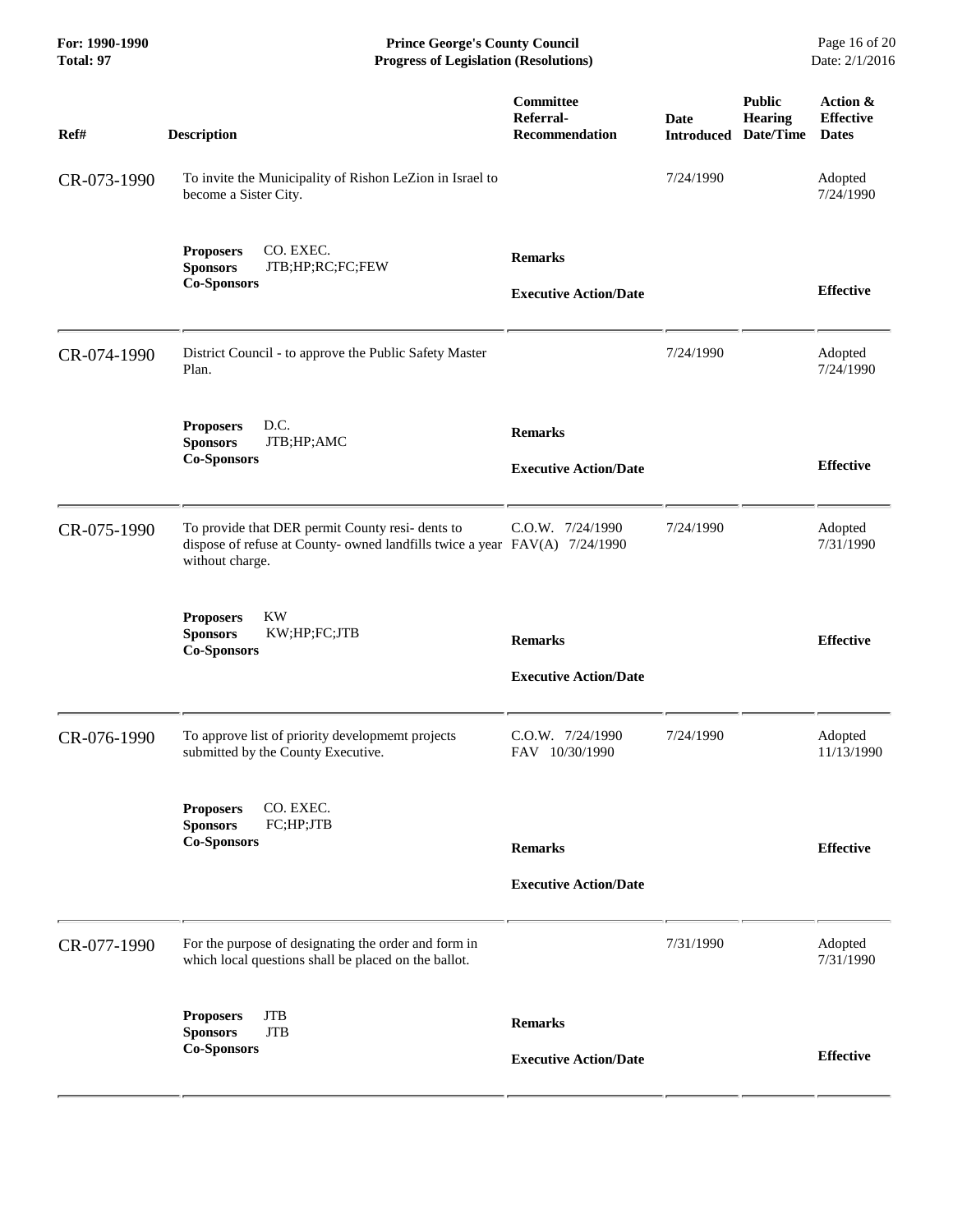**For: 1990-1990 Prince George's County Council** Page 17 of 20<br> **Prince George's County Council** Page 17 of 20<br> **Progress of Legislation (Resolutions)** Date: 2/1/2016 **Progress of Legislation (Resolutions) Progress of Legislation (Resolutions)** 

| Ref#<br>CR-078-1990 | <b>Description</b><br>Maryland Energy Financing Administration Limited<br>Obligation Industrial Development Revenue Bonds.                                         | <b>Committee</b><br>Referral-<br><b>Recommendation</b><br>H&ED 7/31/1990 | <b>Date</b><br>7/31/1990 | <b>Public</b><br><b>Hearing</b><br><b>Introduced Date/Time</b> | Action &<br><b>Effective</b><br><b>Dates</b> |
|---------------------|--------------------------------------------------------------------------------------------------------------------------------------------------------------------|--------------------------------------------------------------------------|--------------------------|----------------------------------------------------------------|----------------------------------------------|
|                     | CO. EXEC.<br><b>Proposers</b><br><b>Sponsors</b><br><b>JTB</b><br><b>Co-Sponsors</b>                                                                               | <b>Remarks</b><br><b>Executive Action/Date</b>                           |                          |                                                                | <b>Effective</b>                             |
| CR-079-1990         | A Resolution authorizing the issuance of a building<br>permit for a one-family dwelling proposed on property<br>owned by Joseph L. Dixon, Jr.                      |                                                                          | 7/31/1990                |                                                                | Adopted<br>7/31/1990                         |
|                     | <b>Proposers</b><br>CO. EXEC.<br>FC;KW<br><b>Sponsors</b><br><b>Co-Sponsors</b>                                                                                    | <b>Remarks</b><br><b>Executive Action/Date</b>                           |                          |                                                                | <b>Effective</b>                             |
| CR-080-1990         | A Resolution authorizing the issuance of a building<br>permit for a one-family dwelling proposed on property<br>owned by James A. Duley, Jr., and Marcia L. Duley. |                                                                          | 7/31/1990                |                                                                | Adopted<br>7/31/1990                         |
|                     | CO. EXEC.<br><b>Proposers</b><br><b>Sponsors</b><br>FC;KW<br><b>Co-Sponsors</b>                                                                                    | <b>Remarks</b><br><b>Executive Action/Date</b>                           |                          |                                                                | <b>Effective</b>                             |
| CR-081-1990         | A Resolution authorizing the issuance of a building<br>permit for a one-family dwelling proposed on property<br>owned by John P. and Patricia A. Schaecher.        |                                                                          | 7/31/1990                |                                                                | Adopted<br>7/31/1990                         |
|                     | <b>Proposers</b><br>CO. EXEC.<br>FC<br><b>Sponsors</b><br><b>Co-Sponsors</b>                                                                                       | <b>Remarks</b><br><b>Executive Action/Date</b>                           |                          |                                                                | <b>Effective</b>                             |
| CR-082-1990         | A resolution to approve the Zoning Map Amendment to<br>the Melwood/Westphalia SMA for certain parcels of<br>land transferred by the United States of America.      |                                                                          | 7/31/1990                |                                                                | Adopted<br>7/31/1990                         |
|                     | D.C.<br><b>Proposers</b><br><b>Sponsors</b><br>KW;FC<br><b>Co-Sponsors</b>                                                                                         | <b>Remarks</b><br><b>Executive Action/Date</b>                           |                          |                                                                | <b>Effective</b>                             |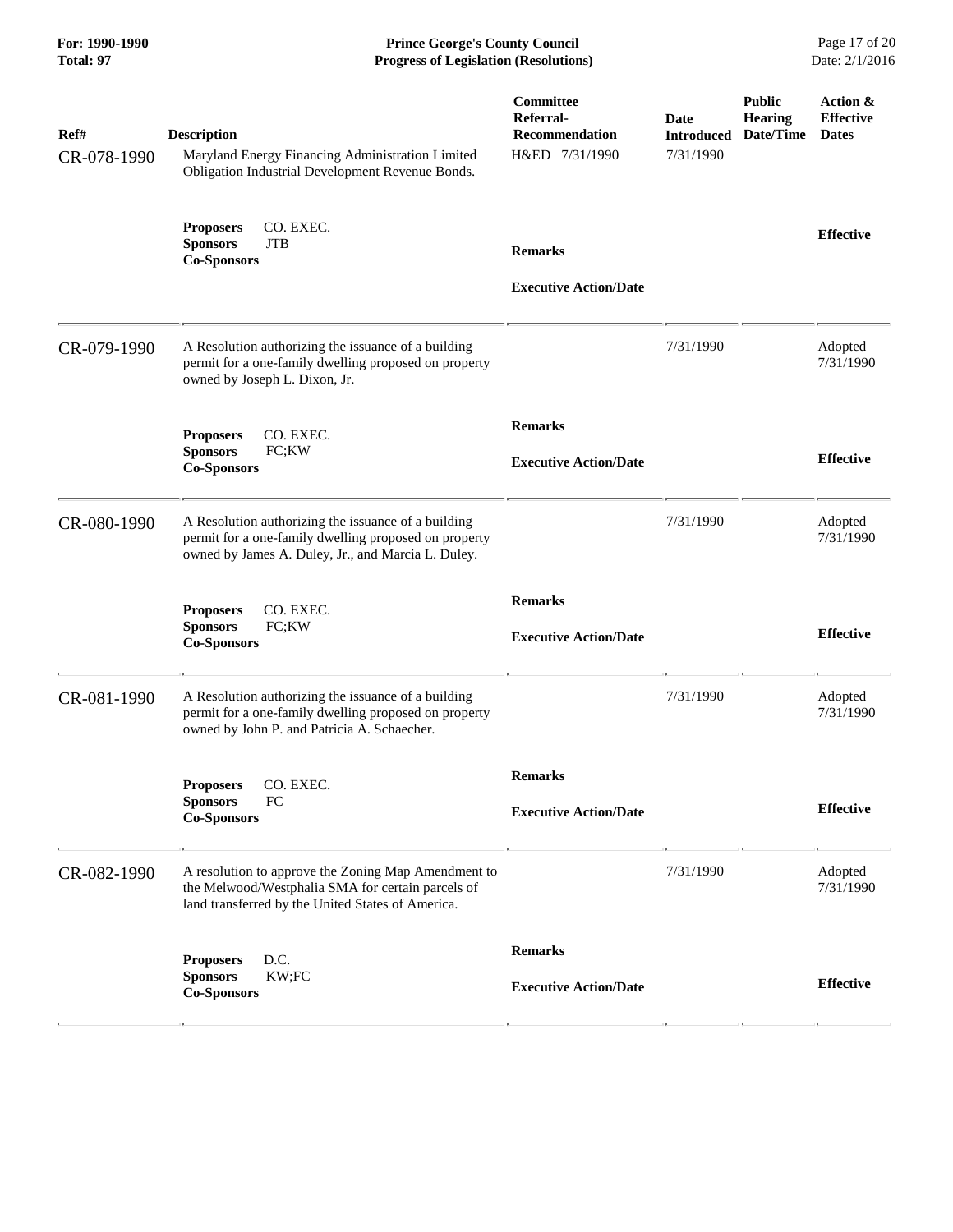| For: 1990-1990<br>Total: 97 | <b>Prince George's County Council</b><br><b>Progress of Legislation (Resolutions)</b>                                                                                |                                                                               |                                        |                                                                        | Page 18 of 20<br>Date: 2/1/2016                                       |
|-----------------------------|----------------------------------------------------------------------------------------------------------------------------------------------------------------------|-------------------------------------------------------------------------------|----------------------------------------|------------------------------------------------------------------------|-----------------------------------------------------------------------|
| Ref#<br>CR-083-1990         | <b>Description</b><br>The 911 Fee - To levy an additional charge for switched<br>local exchange access service within the County as of<br>$1/1/91$ .                 | Committee<br>Referral-<br>Recommendation<br>C.O.W. 9/25/1990<br>FAV 10/2/1990 | Date<br><b>Introduced</b><br>9/25/1990 | <b>Public</b><br><b>Hearing</b><br>Date/Time<br>10/23/1990<br>10:30 AM | Action &<br><b>Effective</b><br><b>Dates</b><br>Adopted<br>10/30/1990 |
|                             | <b>Proposers</b><br>CO. EXEC.<br><b>JTB</b><br><b>Sponsors</b><br><b>Co-Sponsors</b>                                                                                 | <b>Remarks</b><br><b>Executive Action/Date</b>                                |                                        |                                                                        | <b>Effective</b>                                                      |
| CR-084-1990                 | A Resolution concerning the Ten Year Water and<br>Sewerage Plan August Cycle Amendments.                                                                             | C.O.W. 10/2/1990<br>FAV(A) 10/31/1990                                         | 10/2/1990                              | 10/30/1990<br>10:30 AM                                                 | Adopted<br>11/13/1990                                                 |
|                             | CO. EXEC.<br><b>Proposers</b><br><b>Sponsors</b><br>JTB;HP;KW<br><b>Co-Sponsors</b>                                                                                  | <b>Remarks</b><br><b>Executive Action/Date</b>                                |                                        |                                                                        | <b>Effective</b><br>12/5/1990                                         |
| CR-085-1990                 | Recycling and Disposal System Revenue Bonds.<br>CO. EXEC.<br><b>Proposers</b>                                                                                        | C.O.W. 10/2/1990<br>FAV 10/16/1990                                            | 10/2/1990                              |                                                                        | Adopted<br>10/23/1990                                                 |
|                             | RC;KW;JTB;HP<br><b>Sponsors</b><br><b>Co-Sponsors</b>                                                                                                                | <b>Remarks</b><br><b>Executive Action/Date</b>                                |                                        |                                                                        | <b>Effective</b>                                                      |
| CR-086-1990                 | A Resolution authorizing the issuance of building<br>permits for one family dwellings proposed on property<br>owned by Percy A. Hill.                                | $C.O.W.$ $10/2/1990$<br>FAV(A) 10/16/1990                                     | 10/2/1990                              |                                                                        | Adopted<br>10/16/1990                                                 |
|                             | CO. EXEC.<br><b>Proposers</b><br><b>Sponsors</b><br><b>KW</b><br><b>Co-Sponsors</b>                                                                                  | <b>Remarks</b><br><b>Executive Action/Date</b>                                |                                        |                                                                        | <b>Effective</b>                                                      |
| CR-087-1990                 | A Resolution authorizing the issuance of a building<br>permit for a residential garage proposed on property<br>owned by Karl R. Edler, Jr. and Barbara Ann F. Edler. | $C.O.W.$ $10/2/1990$<br>FAV(A) 10/16/1990                                     | 10/2/1990                              |                                                                        | Adopted<br>10/16/1990                                                 |
|                             | CO. EXEC.<br><b>Proposers</b><br><b>KW</b><br><b>Sponsors</b><br>FC<br><b>Co-Sponsors</b>                                                                            | <b>Remarks</b><br><b>Executive Action/Date</b>                                |                                        |                                                                        | <b>Effective</b>                                                      |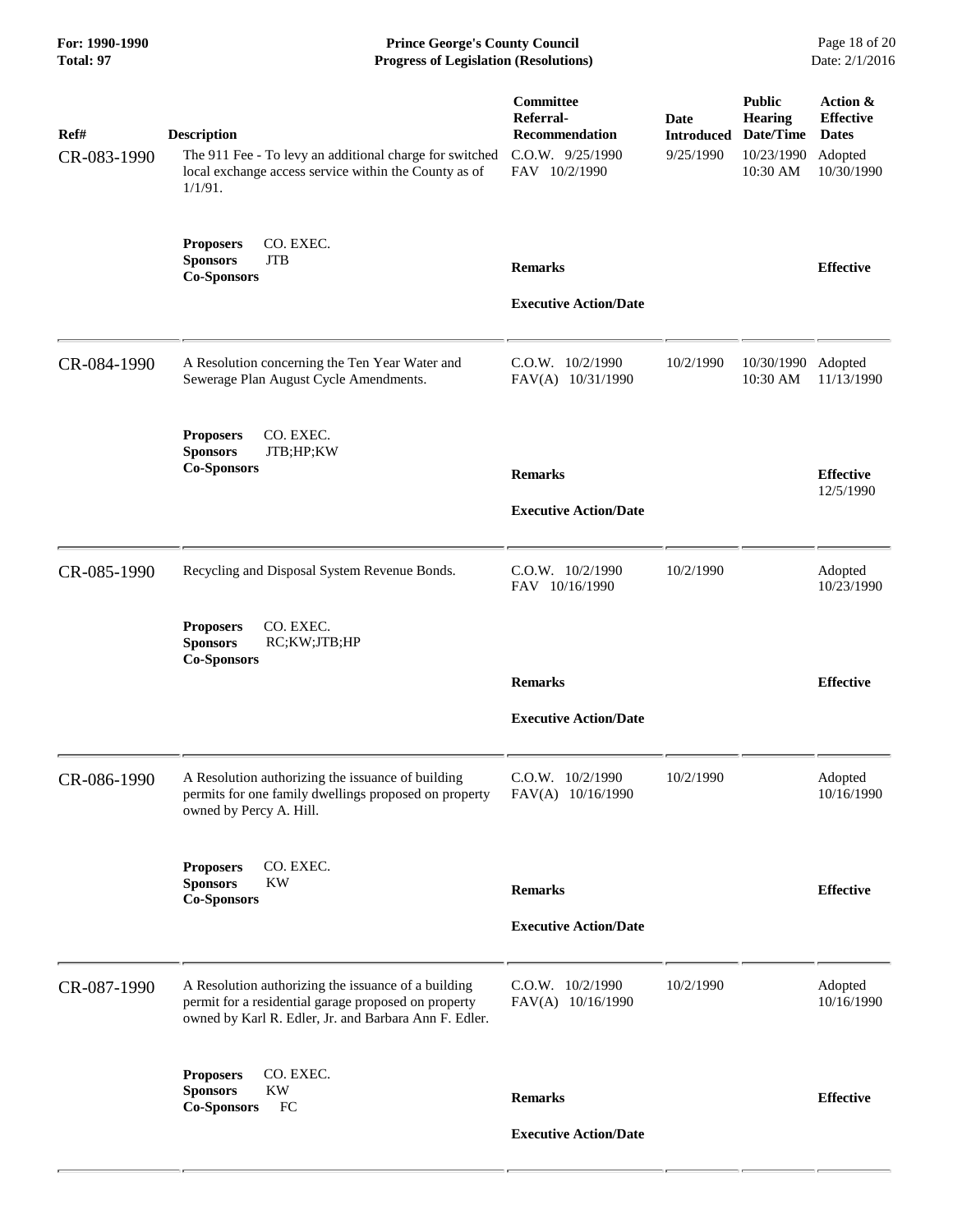**For: 1990-1990 Prince George's County Council** Page 19 of 20<br> **Prince George's County Council** Page 19 of 20<br> **Progress of Legislation (Resolutions)** Date: 2/1/2016 **Progress of Legislation (Resolutions) Progress of Legislation (Resolutions)** 

| Ref#<br>CR-088-1990 | <b>Description</b><br>A Resolution authorizing the issuance of building<br>permits for a family dwelling proposed on property<br>owned by Adler Construction Group, Inc.            | Committee<br>Referral-<br><b>Recommendation</b><br>C.O.W. 10/16/1990<br>FAV 10/16/1990 | <b>Date</b><br><b>Introduced</b><br>10/16/1990 | <b>Public</b><br><b>Hearing</b><br>Date/Time | Action &<br><b>Effective</b><br><b>Dates</b><br>Adopted<br>10/16/1990 |
|---------------------|-------------------------------------------------------------------------------------------------------------------------------------------------------------------------------------|----------------------------------------------------------------------------------------|------------------------------------------------|----------------------------------------------|-----------------------------------------------------------------------|
|                     | <b>Proposers</b><br>CO. EXEC.<br>KW;FC<br><b>Sponsors</b><br><b>Co-Sponsors</b>                                                                                                     | <b>Remarks</b><br><b>Executive Action/Date</b>                                         |                                                |                                              | <b>Effective</b>                                                      |
| CR-089-1990         | A Resolution authorizing the issuance of a building<br>permit for a one-family dwelling proposed on property<br>currently under contract for purchase by Frank and<br>Sandra Gallo. | C.O.W. 10/16/1990<br>FAV 10/16/1990                                                    | 10/16/1990                                     |                                              | Adopted<br>10/16/1990                                                 |
|                     | CO. EXEC.<br><b>Proposers</b><br><b>Sponsors</b><br>KW;FC;JTB;SM<br><b>Co-Sponsors</b>                                                                                              | <b>Remarks</b><br><b>Executive Action/Date</b>                                         |                                                |                                              | <b>Effective</b>                                                      |
| CR-090-1990         | A Resolution authorizing the issuance of a building<br>permit for a one family dwelling pro- posed on property<br>owned by Frank L. McAlwee and Brenda J. McAlwee.                  | C.O.W. 10/16/1990<br>FAV 10/16/1990                                                    | 10/16/1990                                     |                                              | Adopted<br>10/16/1990                                                 |
|                     | CO. EXEC.<br><b>Proposers</b><br>KW;FC<br><b>Sponsors</b><br><b>Co-Sponsors</b>                                                                                                     | <b>Remarks</b><br><b>Executive Action/Date</b>                                         |                                                |                                              | <b>Effective</b>                                                      |
| CR-091-1990         | A Resolution concerning the enactment of a certain<br>Ordinance of the City of College Park.                                                                                        |                                                                                        |                                                |                                              |                                                                       |
|                     | <b>Proposers</b><br><b>Sponsors</b><br><b>Co-Sponsors</b>                                                                                                                           | <b>Remarks</b><br><b>Executive Action/Date</b>                                         |                                                |                                              | <b>Effective</b>                                                      |
| CR-092-1990         | Approval of the 2nd and 3rd Amendments to the MOU<br>between the National Capital Planning Commission and FAV 10/30/1990<br>James T. Lewis Enterprises regarding PortAmerica.       | $C.0.W.$ $10/23/1990$                                                                  | 10/23/1990                                     |                                              | Adopted<br>11/13/1990                                                 |
|                     | <b>Proposers</b><br><b>JTB</b><br>JTB;FC;HP<br><b>Sponsors</b><br><b>Co-Sponsors</b>                                                                                                | <b>Remarks</b><br><b>Executive Action/Date</b>                                         |                                                |                                              | <b>Effective</b>                                                      |